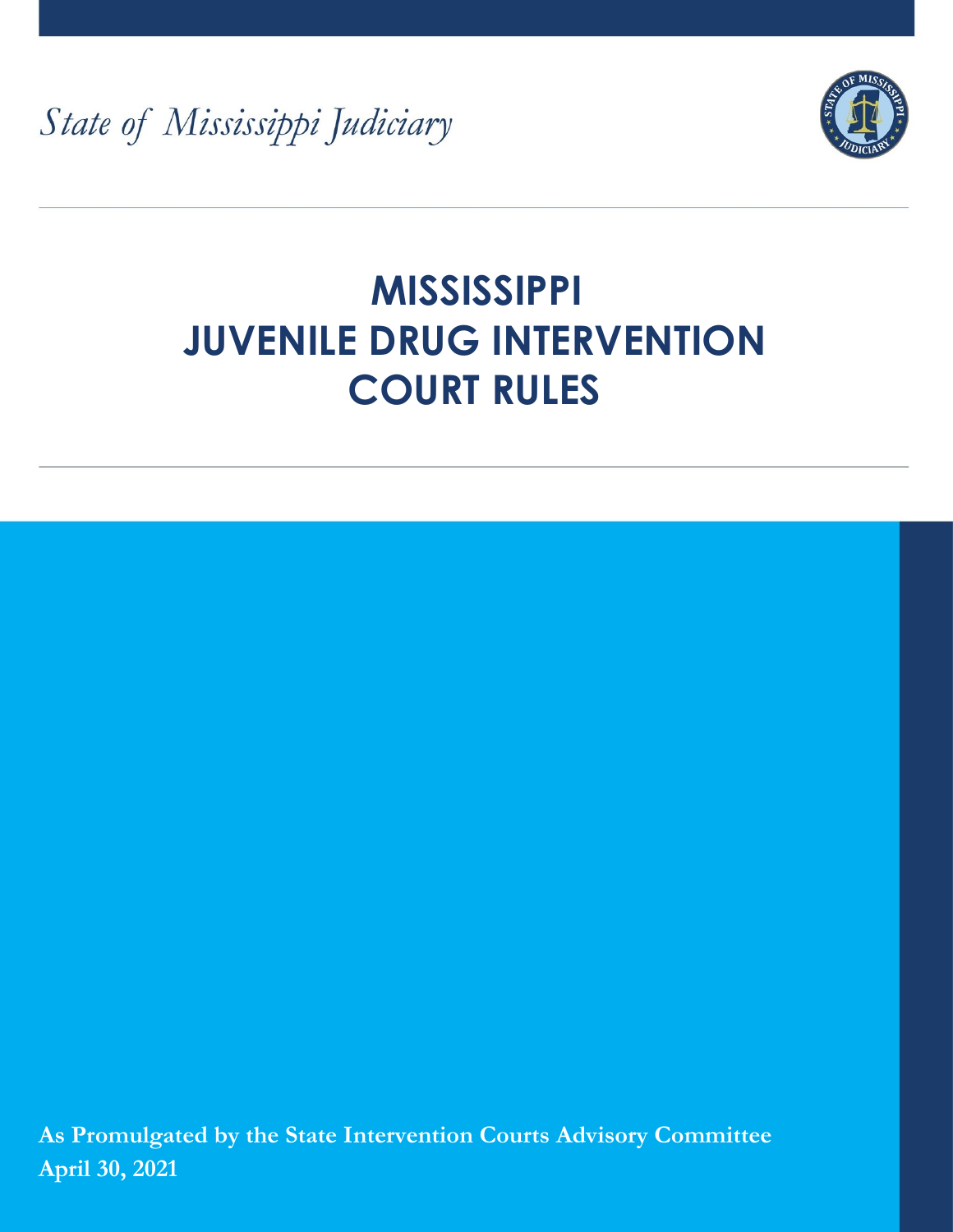#### **TABLE OF CONTENTS**

# **I. OPERATIONAL MANAGEMENT**

| <b>Section</b> | Content                                                                  | Page              |
|----------------|--------------------------------------------------------------------------|-------------------|
|                | Applicability                                                            | 3                 |
| $\overline{2}$ | Definition of Terms                                                      | 3                 |
| 3              | <b>Approval Requirements</b>                                             |                   |
| 4              | Administrative Office of Courts                                          | 8                 |
| 5              | Compliance                                                               | 8                 |
| 6              | Mississippi Juvenile Intervention Court Standards                        | 10                |
|                | Certification Procedures for a New Juvenile Intervention Court           | 10                |
| 8              | Re-Certification Procedures for Existing Juvenile Intervention<br>Courts | $12 \overline{ }$ |
| 9              | Grounds for Denial or Revocation                                         | 13                |
| 10             | Revocation Procedures                                                    | 14                |
| 11             | Termination of Operation                                                 | 14                |
| 12             | Juvenile Intervention Court Team                                         | 14                |
| 13             | Personnel Management                                                     | 15                |
| 14             | Juvenile Intervention Court Staff Minimum Qualifications                 | 16                |
| 15             | Juvenile Intervention Court Personnel Salary Scales                      | 19                |
| 16             | <b>Professional Status</b>                                               | 20                |
| 17             | Continuing Education Units                                               | 20                |
| 18             | <b>Specimen Collection Staff</b>                                         | 22                |
| 19             | Juvenile Intervention Court Operations                                   | 22                |
| 20             | Programmatic Reporting                                                   | 29                |

# **II. FISCAL MANAGEMENT**

| Section | Content                                         | Page |
|---------|-------------------------------------------------|------|
| -21     | Funding Authorization                           | 31   |
| 22      | <b>Fiscal Management Requirements</b>           | 31   |
| 23      | <b>Budget Information</b>                       | 33   |
| 24      | <b>Budget Narrative</b>                         | 33   |
| 25      | <b>Fiscal Reporting</b>                         | 37   |
| 26      | Juvenile Intervention Court Appropriation Scale | 38   |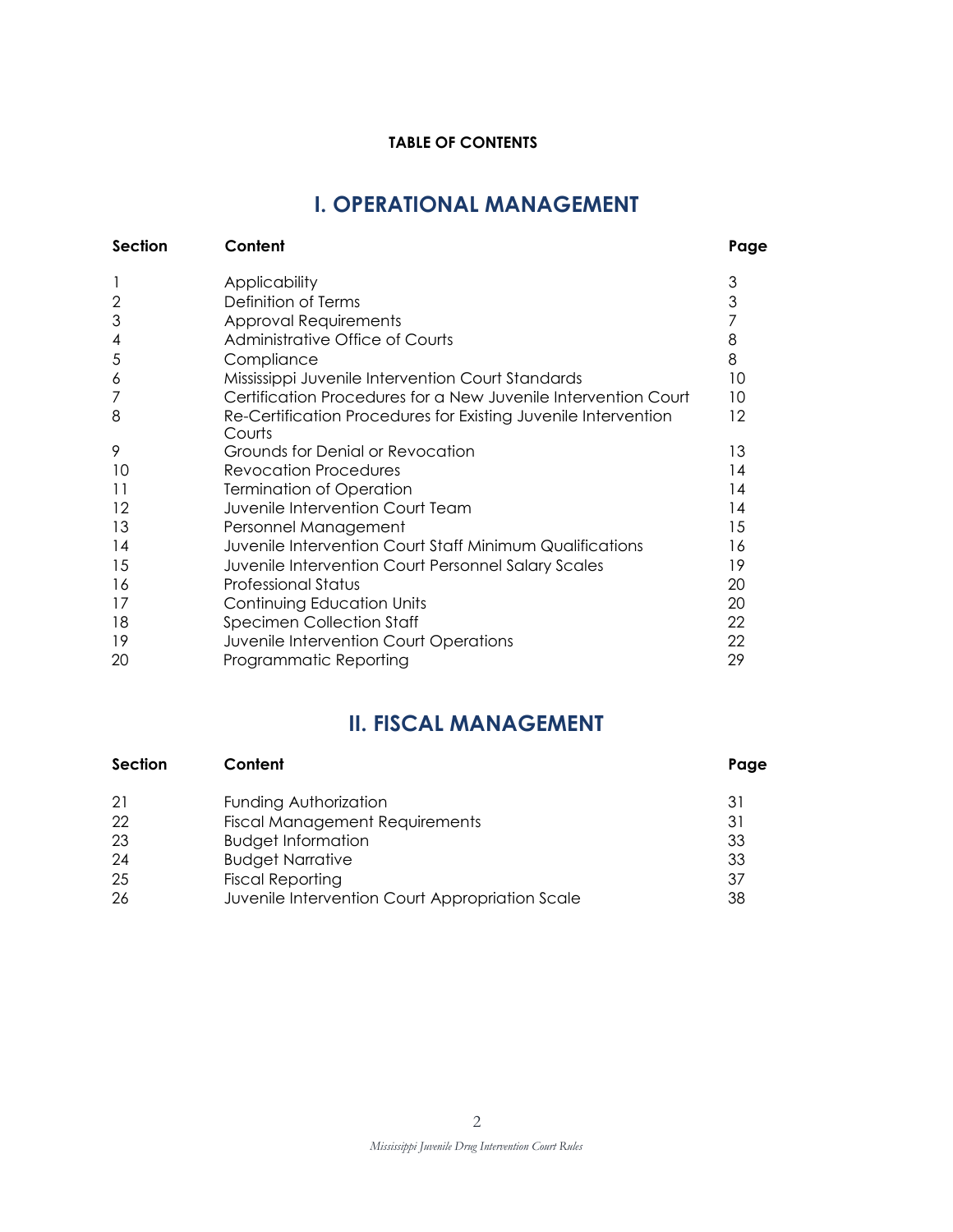## **I. OPERATIONAL MANAGEMENT**

#### **Section 1 Applicability**

Youth Courts of Mississippi are governed by Title 43, Chapter 21 of Miss. Code Ann. (Rev. 2019). The following rules should be applied in conjunction with the state law.

These rules apply to any person, firm, corporation, partnership, association, foundation, governmental unit, or agency, whether public or private, that provides or intends to provide certified juvenile drug intervention court services pursuant to Section Eleven of the Alyce Griffin Clarke Intervention Court Act. See Miss. Code Ann. § 9-23-11 (Rev. 2019).

#### **Section 2 Definition of Terms**

The following terms, when used in these rules, shall have the meanings below unless the context clearly indicates a different meaning:

**"Active Participant"** refers to a participant who is under court order to attend juvenile intervention court and is receiving services under the juvenile intervention court. A participant who has absconded by failing to report for six (6) months or more, or has not received services for six (6) months or more is not to be considered an "active" participant.

**"Administrative Office of Courts" (AOC)** refers to the entity established pursuant to Miss. Code Ann. §9-21-1 (Rev. 2014) et seq., to assist the Chief Justice in the efficient administration of the nonjudicial business of the courts of the state. The courts of the state include any tribunal recognized as part of the judicial branch of government, and any reference to the "AOC" includes any employee of the Administrative Office of Courts (AOC).

"**Budget"** means an estimate of income and expenditure for a set period of time.

**"Case Management"** means goal-oriented activities in which the case manager and participant identify and address criminogenic/risk/responsivity needs based on the results of a validated risk and needs assessment tool. The case management process helps set agreed-upon goals (both short-term and long-term) and connects the participant to any needed resources.

**"Case Management Plan"** means a comprehensive plan that directs the monitoring, supervision and activities of a participant. The plan is based upon the results of a validated risk and needs assessment, is developmentally appropriate, and incorporates the participant's clinical treatment plan goals.

**"Case Termination"** means following the procedure for terminating a participant's court imposed obligation to participate in the services of a certified juvenile intervention court.

**"Certified Juvenile Intervention Court"** means a juvenile intervention court that has successfully applied for and has received a certificate of approval from the AOC.

**"Certified Services"** include the services a certified juvenile intervention court may provide under Miss. Code Ann. § 9-23-13 (Rev. 2019) but do not include substance use treatment services.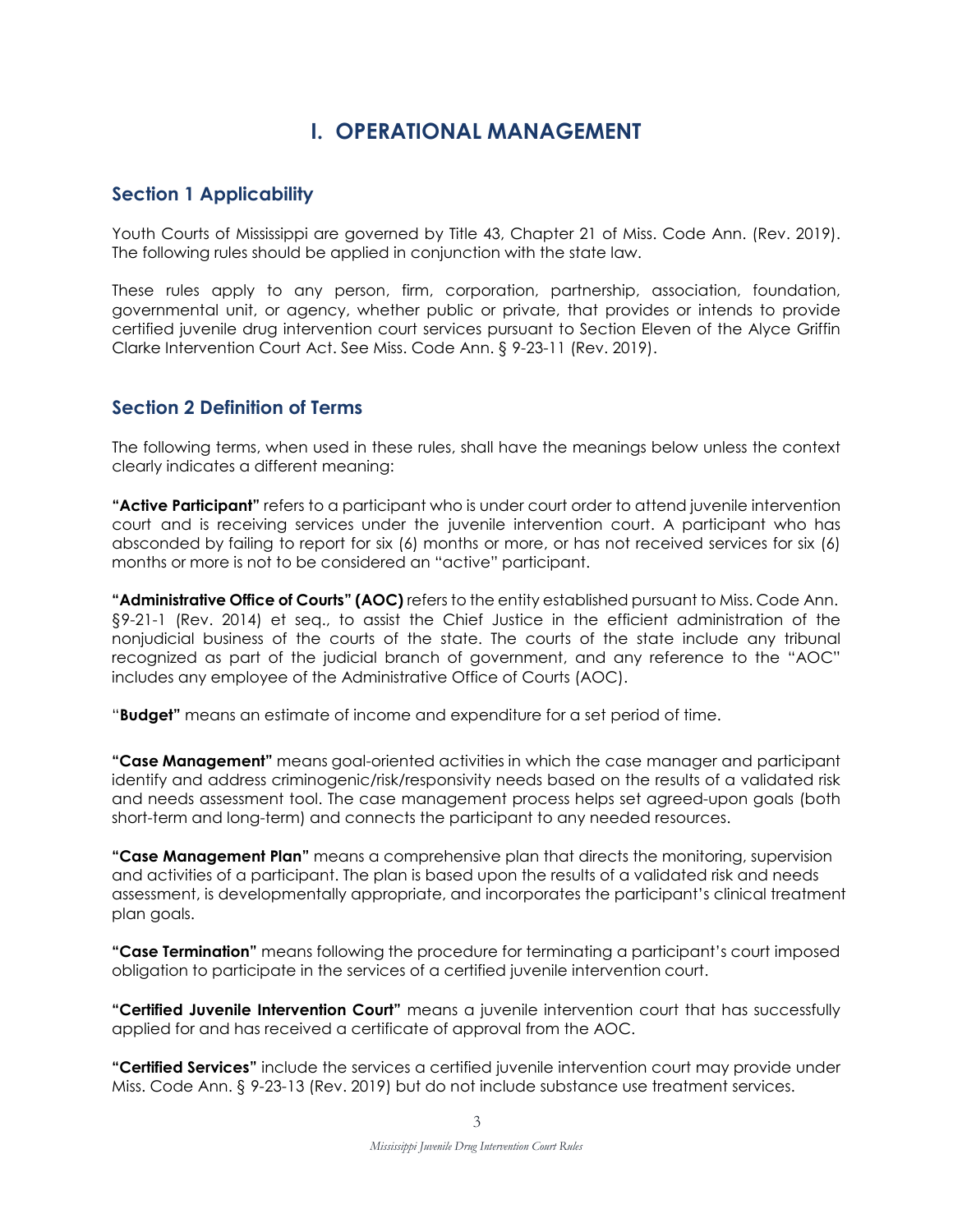**"Certified Treatment Program"** means a provider of inpatient treatment, inpatient detoxification, intensive outpatient, partial hospitalization, outpatient, primary residential, and/or secondary residential programs, which is certified by the Mississippi Department of Mental Health, another appropriate state agency, or the equivalent agency of another state.

**"Chemical Tests"** means the analysis of an individual's (i) blood, (ii) breath, (iii) hair, (iv)sweat, (v) saliva, (vi) urine, or (vii) other bodily substance to determine the presence of alcohol or a controlled or mood-altering substance.

**"Clinical Screening Staff"** means a juvenile intervention court staff member or team member who refers the participant to an appropriate treatment provider, evaluates whether the participant meets clinical eligibility requirements for participation in the certified juvenile intervention court, or both.

**"Director of Intervention Courts,"** an AOC employee, who has the primary responsibility for facilitating development, certification, oversight, and support of all intervention courts operating in the State of Mississippi.

**"Documentation"** means a written record acceptable as evidence to demonstrate compliance with these rules.

**"Documented Revenue Schedule"** means a schedule of any monies received by the juvenile intervention court for any reason. This includes, but is not limited to, allocations, grants, fees for providing testing services, fees received from other courts for any reason, screening fees, any fees received from a third party, and donations.

**"Drug"** includes any controlled or mood-altering substance as defined in Miss. Code Ann. § 41-29- 105(f) and any drug as defined in Miss. Code Ann. § 41-29-105(n)(Rev. 2005)

"**Drug Intervention Court Case Management System**" also referred to as "CaseWorx" is the official intervention court case management system that shall be used by all intervention court programs for monitoring and tracking client progress throughout the participant's entire enrollment in intervention court.

**"Eligibility Screening"** means a procedure for determining a potential participant's legal eligibility for admission to the certified juvenile intervention court under Miss. Code Ann. § 9-23-15 (Rev. 2019) and court guidelines.

**"Evaluation"** means a systematic process used to measure a program's effectiveness and/or the extent to which a program is operating as it was designed (i.e. with fidelity to the intended program structure).

**"Evidence-Based Practices"** are practices which have been empirically researched and proven to have measurable positive outcomes; have been rigorously tested; have yielded consistent, replicable results; and have proven safe, beneficial and effective for a specific population.

**"Expense"** means the outflow of monies from the juvenile intervention court.

**"Intervention Court Act"** refers to the Alyce Griffin Clarke Intervention Court Act. Miss. Code Ann. § 9-23-1, et seq. (Rev. 2019).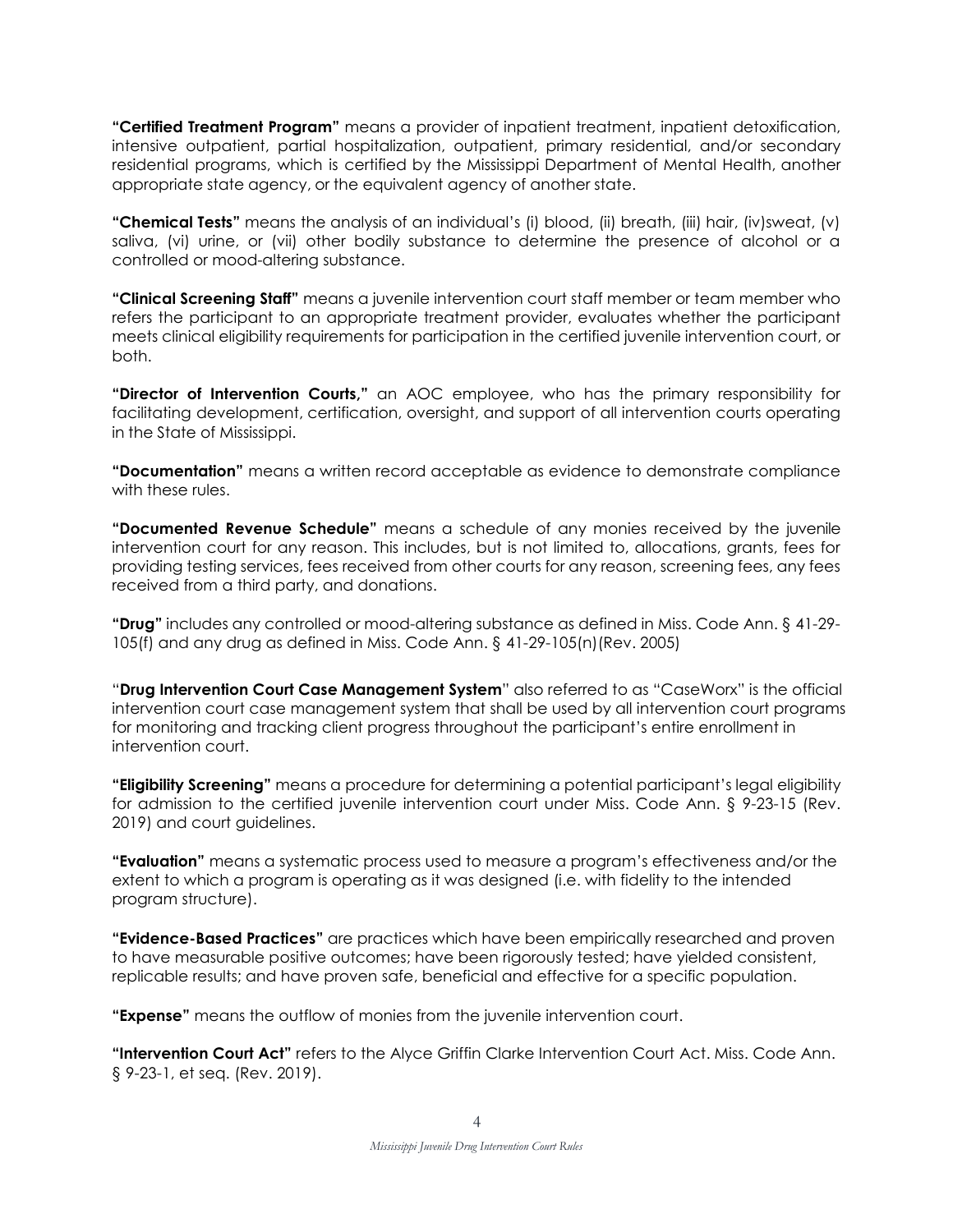**"Intervention Courts Financial Analyst"** refers to the employee of the AOC whose primary job responsibilities are to ensure all certified intervention court programs are in compliance with all federal laws, state laws, Mississippi juvenile drug intervention court rules, and the Office of Juvenile Justice and Delinquency Prevention Guidelines and treatment standards with an emphasis on financial matters. The employee may also provide an array of technical assistance to ensure compliance.

**"Intervention Courts Operations Analyst"** refers to the employee of the AOC whose primary job responsibility is to ensure all certified intervention court programs are in compliance with all federal laws, state laws, Mississippi juvenile drug intervention court rules and OJJDP JDTC Guidelines. The employee may also provide an array of technical assistance to ensure compliance.

**"Juvenile Drug Treatment Court Guidelines"** means the guidelines as published by the United States Department of Justice, Office of Juvenile Justice and Delinquency Prevention which provide juvenile courts with an evidence-based, treatment-oriented approach that emphasizes family engagement, and addresses the substance use and often co-occurring mental health disorders experienced by youth.

**"Juvenile Intervention Court"** means a highly structured, multidisciplinary approach designed for youth with substance use disorders that come into contact with the juvenile justice system. These youth are provided an evidence-based, treatment-oriented program, which follows the Juvenile Drug Treatment Court Guidelines published by the United States Department of Justice, Office of Juvenile Justice and Delinquency Prevention, in addition to the Mississippi Juvenile Drug Intervention Court Rules and Standards promulgated by the State Intervention Courts Advisory Committee.

**"Juvenile Intervention Court Advisory Body"** is a group of people that the supervising judge may appoint to provide advice on juvenile intervention court matters.

**"Juvenile Intervention Court Case Manager"** means an employee of the juvenile intervention court who provides case management services to clients enrolled in the juvenile intervention court. Essential functions include processing forms and reports, case supervision, compiling data for monthly reporting, and maintaining case files.

**"Juvenile Intervention Court Coordinator"** means the administrative head or person responsible for the management and coordination of certified juvenile intervention court functions and operations. This person is responsible for the certified juvenile intervention court's compliance with these rules and provides the daily supervision and coordination of the juvenile intervention court's staff.

**"Juvenile Intervention Court Field Officer"** means an employee of the juvenile intervention court who provides supervision and casework services to clients enrolled in juvenile intervention court. Essential functions generally include enforcing probation agreements, drug testing of clients, and compiling data for monthly reporting.

**"Juvenile Intervention Court Judge"** means the judicial officer who presides over a certified juvenile intervention court.

**"Juvenile Intervention Court Services"** means a broad range of planned care, including intervention, clinical screening, referral, treatment services, case management, and monitoring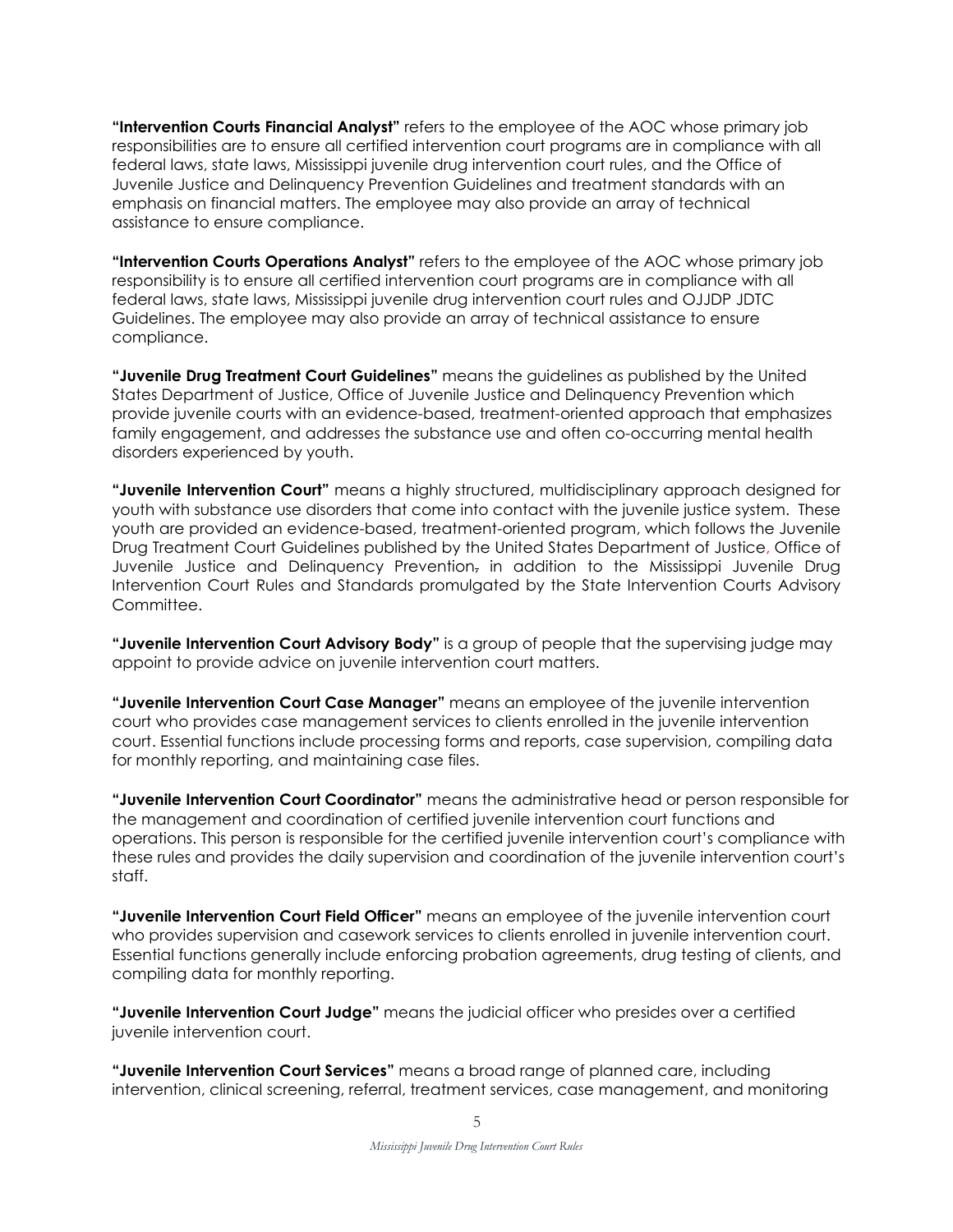that may be extended to a certified juvenile intervention court participant and that influence the behavior of the participant toward identified goals and objectives. The services and the manner in which they are provided are guided by the Office of Juvenile Justice and Delinquency Prevention's Juvenile Drug Treatment Court Guidelines and the Mississippi Juvenile Intervention Court Standards.

**"Juvenile Intervention Court Team"** has the meaning set forth in Section 12 of Operational Management.

**"Juvenile Intervention Court Treatment Counselor"** means an employee of the juvenile intervention court who provides treatment and counseling services to clients enrolled in the juvenile intervention court program.

**"Local Juvenile Intervention Court Fund"** means a fund established within the County or State Treasury, maintained by the County or Municipality's fiscal officer, and used exclusively for juvenile intervention court related expenses.

**"Mississippi Juvenile Intervention Court Standards"** is a set of standards promulgated by the State Intervention Courts Advisory Committee that includes references to the evidence based OJJDP Juvenile Drug Treatment Court Guidelines. When implemented by juvenile intervention courts, clients are expected to obtain improved outcomes.

**"Mood-Altering Substance"** means any substance used by an individual to produce the effect of a controlled substance or drug, although the substance may not be classified as a controlled substance under current Mississippi law.

**"Participant"** means any person who has signed a participant agreement and has begun receiving services from a certified juvenile intervention court. However, for the purposes of orientation and confidentiality (sections 19(c) and 19(d) of Operational Management), "participant" means any person who has applied for or is being screened for services from the certified juvenile intervention court.

**"Participant Orientation"** means the administrative process conducted before or after a participant is admitted into a certified juvenile intervention court.

**"Policy"** means a statement of the principles that guide and govern the activities, procedures, and operations of a certified juvenile intervention court.

**"Procedure"** means a series of activities designed to implement certified juvenile intervention court goals or policy.

**"Protective Factors"** means attributes (i.e. skills, strengths, resources, supports) that aid, lessen, or eliminate an individual's risk to re-offend.

**"Revenue"** means inflow of monies to the juvenile intervention court.

**"Risk/Needs Assessment"** is a process used to determine a participant's criminogenic risk and needs level using empirically-validated tools for the purpose of determining program eligibility, identifying risk and protective factors, and developing case management plan goals.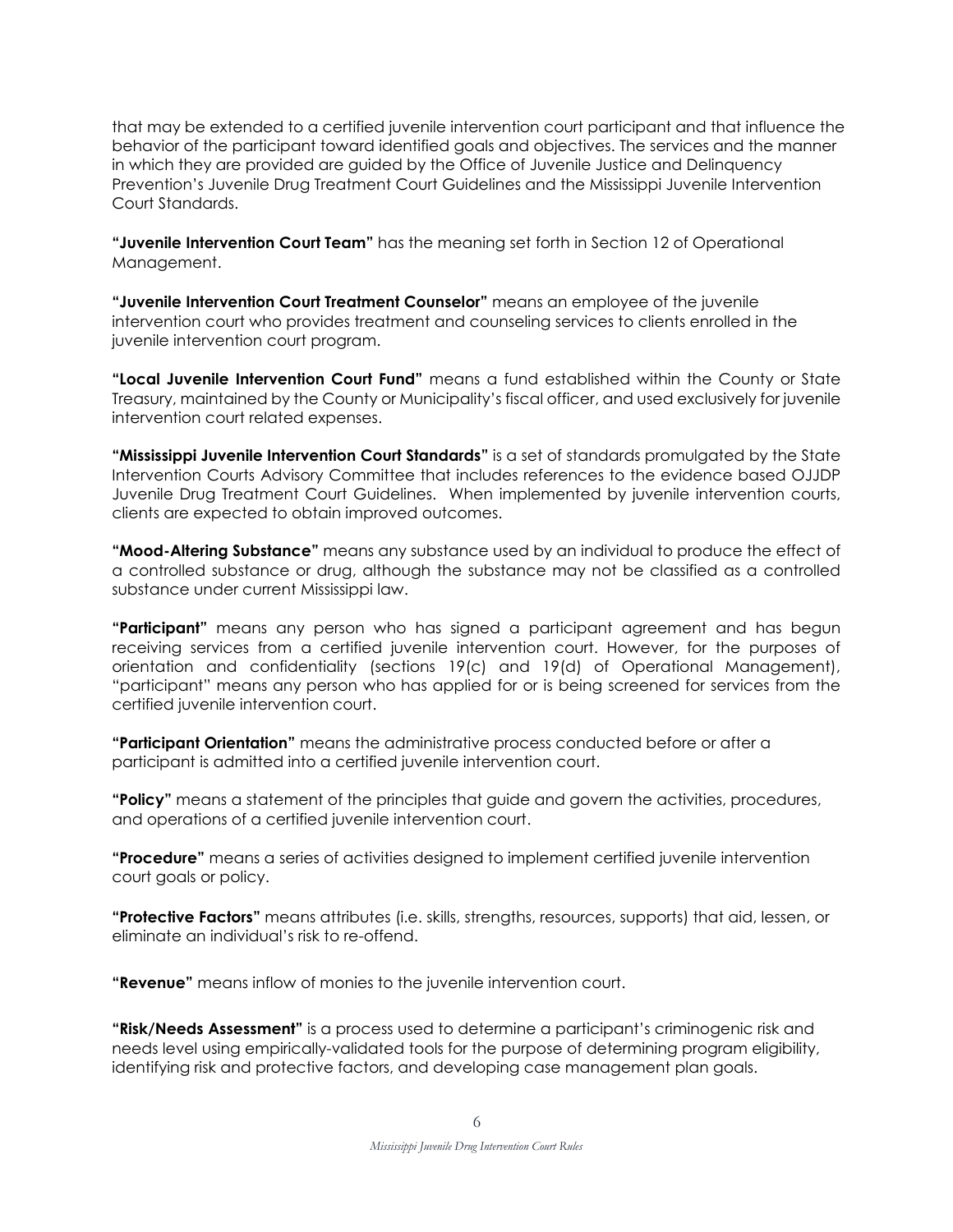**"Risk/Criminogenic Factors"** means static or dynamic factors that increase an individual's likelihood to re-engage in criminal behavior. Static factors are aspects about a participant's life that can't be changed (i.e. age, gender, criminal history, and age at first arrest) and dynamic factors are ones that can be changed through interventions (i.e. substance use, antisocial personality patterns, pro-criminal attitudes, and educational deficiencies).

**"Screening"** is an ongoing decision-making process that examines information regarding an individual's substance use and criminal history to help determine his/her eligibility and appropriateness for participation in a juvenile intervention court program. Screening for juvenile intervention court participants consists of a legal eligibility screening (delinquency history, risk of recidivism, etc.) and a clinical screening (substance use disorder identification). Formal assessments are conducted after the brief screening processes.

**"State Intervention Courts Advisory Committee"** is a committee, created by Miss. Code Ann. §9-23- 9(Rev. 2019), that is appointed by the Supreme Court of Mississippi whose directive is to provide recommendations to the Chief Justice and other state officials concerning the improvement to intervention court policies and procedures.

**"Substance"** means any drug, controlled substance, or alcohol, substance used in a moodaltering manner.

**"Substance Use Disorder"** means the recurrent use of alcohol and/or drugs causing clinically significant impairment in daily life or noticeable distress, including health problems, disability, and/or failure to meet major responsibilities at work, school, or home. Substance use disorders are defined by severity level as mild, moderate, or severe – which is determined by the number of diagnostic criteria met by an individual.

**"Substance Use Treatment Services"** means a broad range of planned and continuing care, treatment, and rehabilitation, including, but not limited to, counseling, psychological, medical, and social service care designed to influence the behavior of individual clients diagnosed with a substance use disorder, and based on an individual treatment plan.

**"Supervising Judge"** means the judge who has ultimate responsibility for a certified juvenile intervention court. This may or may not be the same person as the juvenile intervention court judge.

**"Therapeutic Adjustment"** means an alteration or response to a participant's treatment requirements or recommendations based upon their assessed needs or issues.

**"Treatment Plan"** means a plan that addresses substance use and/or mental health issues by identifying the individual participants' strengths and needs through clinical assessment; defining goals and objectives based on those identified strengths and needs; and identifying the services to be provided.

**"Volunteer"** means a person who, without financial remuneration, provides ongoing services to the certified juvenile intervention court.

#### **Section 3 Approval Requirements**

(a) Any person, firm, corporation, partnership, association, foundation, governmental unit, or agency, whether public or private, that provides or intends to provide any certified juvenile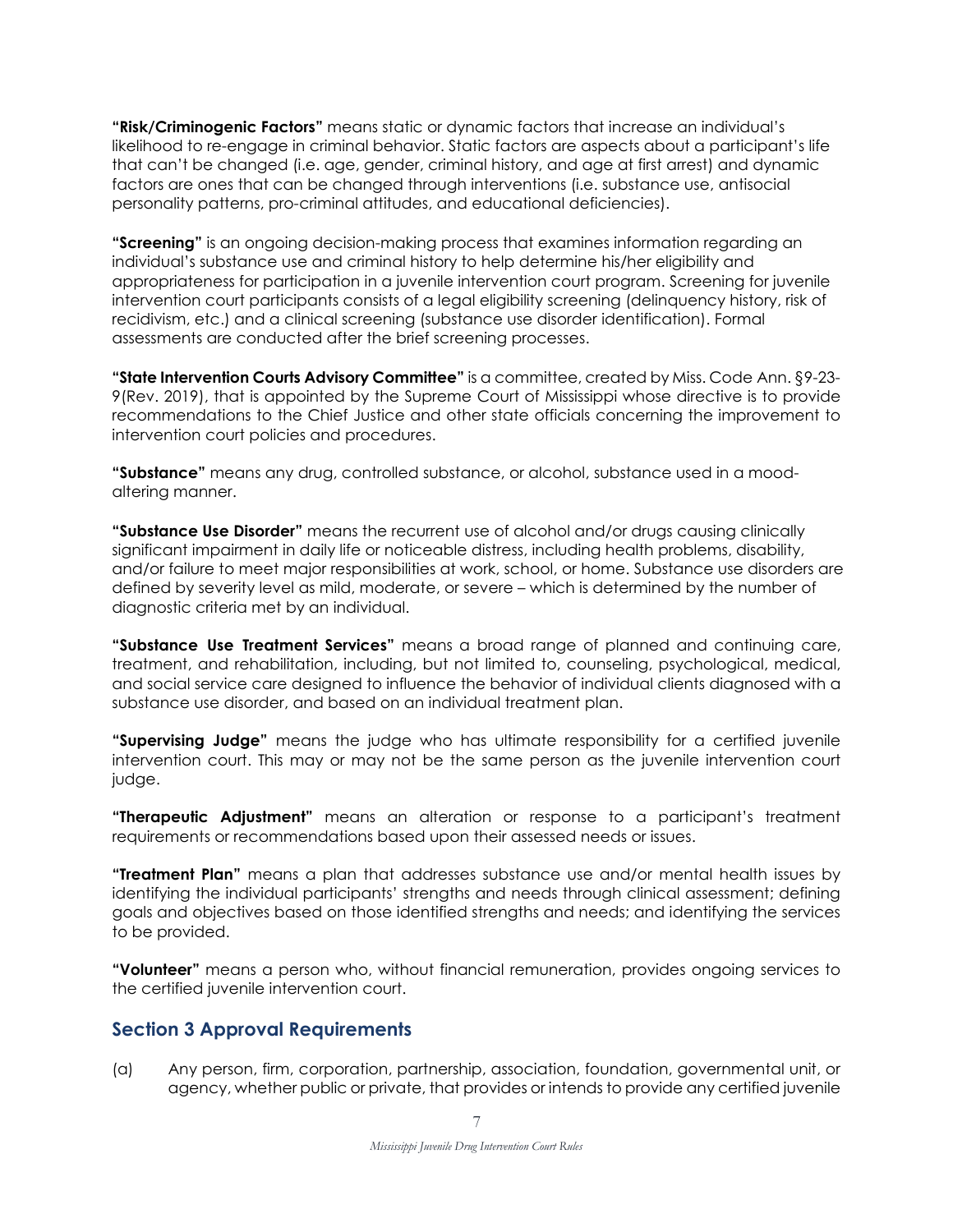intervention court service to or for persons ordered by the court to participate in the certified juvenile intervention court must submit to the requirements for certification.

 $(b)$  In addition to the requirements contained in section 3(a), any unfunded juvenile intervention court must be certified by the AOC and follow all state statutes and rules.

#### **Section 4 Administrative Office of Courts**

The Administrative Office of Courts (AOC) is charged with "...assisting the Chief Justice of the Supreme Court of Mississippi with his duties as the chief administrative officer of all courts of this state...." *Miss. Code Ann. § 9-21-3 (1)(Rev. 2014).* This includes oversight of Mississippi's juvenile intervention courts.

- (a) **Judicial and Financial Operations**: The AOC Director or his/her designee is mandated "...to require the filing of reports, the collection and compilation of statistical data and other information on the judicial and financial operation of the courts and on the operation of other offices directly related to and serving the courts." *Miss. Code Ann. § 9-21-9(a) (Rev. 2015)*.
- *(b)* **Improve and Effect the Efficient Administration of Justice and Operation of Courts**: The AOC is "...authorized to use the services of any member of the judiciary of any court and any court-supportive personnel, including, without limitation, court reporters, clerks, bailiffs, law clerks, court administrators, secretaries and employees in the clerks' offices to carry out studies, projects and functions designed to improve or effect the efficient administration of justice and the operation of courts." *Miss. Code Ann. § 9-21-17.*
- *(c)* **Cooperation of Judges, Clerks and other Employees of Courts**: "All judges, clerks of court, and other officers or employees of the courts and of offices related to and servicing the courts shall comply with all requests made by the Administrative Director for information and statistical data relative to the work of the courts and of such offices and relative to the expenditure of public monies for their maintenance and operation." *Miss. CodeAnn. § 9-21-19.*
- (d) **Withholding Finances:** Failure to comply with any request from the AOC, or any employee of the AOC, may result in the loss or delay of funding, reimbursements, or the loss of certification for a juvenile intervention court. Contested, minor reimbursement requests may be unilaterally withheld by the AOC until resolved. However, any significant loss or delay of funding or the loss of certification for a juvenile intervention court is governed by Section 9 and Section 10 of these juvenile drug intervention court rules.
- (e) **Withholding Finances During an Audit**: If a juvenile intervention court is being audited by an internal auditor of the Mississippi Supreme Court, funding may only be withheld after consultation and approval by the State Intervention Courts Advisory Committee. Under normal circumstances, the consultation and approval of the withholding request by the State Intervention Courts Advisory Committee should occur at the next, regularly scheduled committee meeting. In an emergency situation, this consultation and approval by the State Intervention Courts Advisory Committee may be done by electronic means and without any type of notice to the juvenile intervention court.

## **Section 5 Compliance**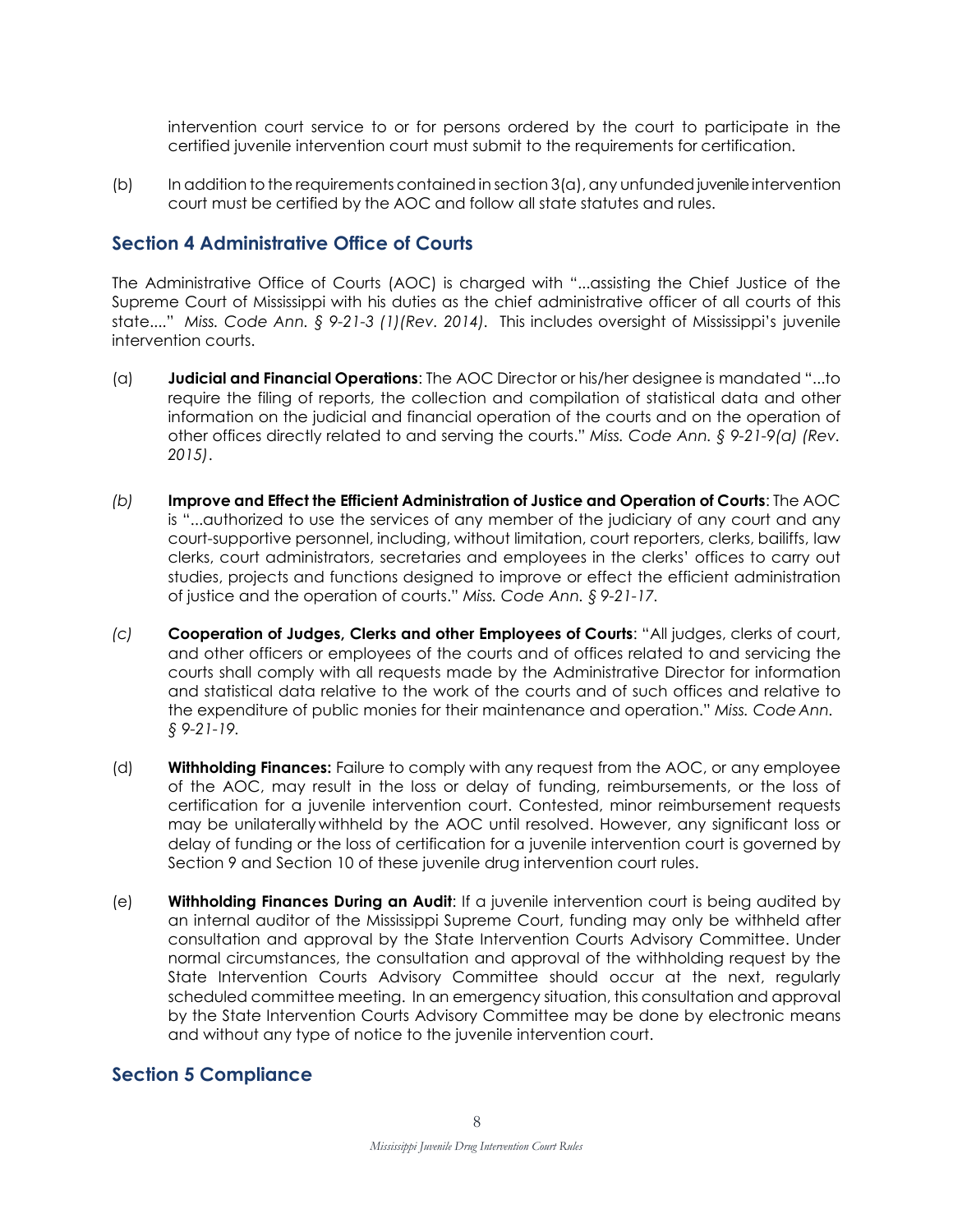- (a) The AOC may take any and all administrative actions necessary to ensure compliance with these rules, including, but not limited to requests for information, reviews, surveys, audits, or inspections which may or may not be scheduled or announced.
- (b) In order for a certified juvenile intervention court to secure and retain a certificate of approval, it must demonstrate compliance or progress to align with the *Juvenile Drug Treatment Court Guidelines* and standards imposed by these rules.

A certified juvenile intervention court that demonstrates compliance or progress to align with all the standards for a certified juvenile intervention court shall be issued a certificate of approval that is valid for a two-year period unless otherwise suspended or revoked.

- (c) A certified juvenile intervention court is in compliance with a standard only when it has met all requirements contained in the standard.
- (d) Unless otherwise indicated, these rules and any amendments to these rules take effect thirty (30) days after adoption by the State Intervention Courts Advisory Committee. Once the new rules or amendments take effect, each juvenile intervention court will have sixty (60) days to become compliant with the same.

#### **Section 5(b) Juvenile Drug Treatment Court Guidelines**

The term Juvenile Drug Treatment Court Guidelines (JDTC) refers to the guidelines as published by the United States Department of Justice, Office of Juvenile Justice and Delinquency Prevention which provides juvenile courts with an evidence-based, treatment-oriented approach that emphasizes family engagement and addresses the substance use and often co-occurring mental health disorders experienced by youth. The seven (7) objectives are listed below. Additional information and specific Guidelines will be provided in the Mississippi Juvenile Intervention Court Standards.

- Objective 1. Focus the JDTC philosophy and practice on effectively addressing substance use and criminogenic needs to decrease future offending and substance use and to increase positive outcomes.
	- Guideline 1.1: Team committed to JDTC's philosophy and practice
	- Guideline 1.2: Team member roles clearly articulated
	- Guideline 1.3: Involve local schools
	- Guideline 1.4: Access to high-quality TTA
	- Guideline 1.5: Engage family throughout the process
	- Guideline 1.6: Interpreters for non-English speaking families
- Objective 2. Ensure equitable treatment for all youth by adhering to eligibility criteria and conducting an initial screening.
	- Guideline 2.1: Eligibility criteria
	- Guideline 2.2: Validated risk assessment
	- Guideline 2.3: Screening for substance use disorder
	- Guideline 2.4: Divert from JDTC or process in traditional juvenile court
	- Guideline 2.5: Equity of access

Objective 3. Provide a JDTC process that engages the full team and follows procedures fairly.

9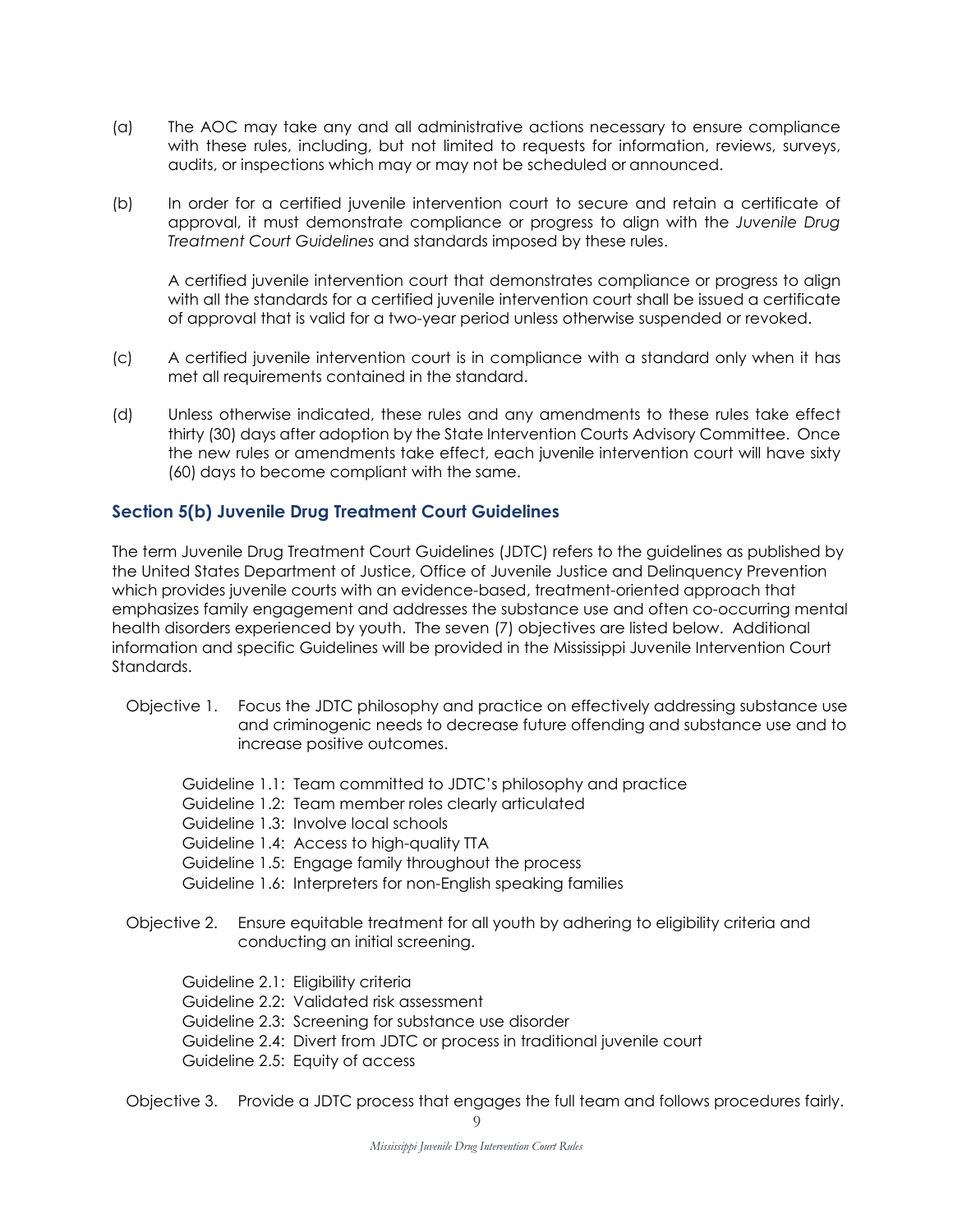Guideline 3.1: Collaboration with parents and guardians Guideline 3.2: Judge is nonjudgmental and fair Guideline 3.3: Consistent application of requirements

Guideline 3.4: Ongoing review of process

Objective 4. Conduct comprehensive needs assessments that inform individualized case management.

Guideline 4.1: Assessment of youth and parent needs Guideline 4.2: Plans individualized and culturally appropriate

Objective 5. Implement contingency management, case management, and community supervision strategies effectively.

Guideline 5.1: Incentives > sanctions Guideline 5.2: Fair assignment of incentives and sanctions Guideline 5.3: Fees and detention rarely used Guideline 5.4: Addressing youth's needs Guideline 5.5: Address drug test concerns Guideline 5.6: Respond to return to use based on RNR (risk needs responsivity)

- Objective 6. Refer participants to evidence based substance use treatment, to other services, and for prosocial connections.
	- Guideline 6.1: Continuum of treatment services
	- Guideline 6.2: Evidence-based treatments
	- Guideline 6.3: Fidelity to the programmatic models
	- Guideline 6.4: Evidence-based treatments for all identified needs
	- Guideline 6.5: Participants encouraged to practice prosocial skills

Objective 7. Monitor and track program completion and termination.

Guideline 7.1: Facilitate equivalent outcomes for all participants

Guideline 7.2: Termination only as last resort

Guideline 7.3: Performance measures

## **Section 6 Mississippi Juvenile Intervention Court Standards**

(a) All juvenile intervention courts shall use, to the best of their abilities and access to resources allow, the Mississippi Juvenile Intervention Court Standards as enumerated below:

[A summary of the Mississippi Juvenile Intervention Court Standards will be listed in this section once said standards are promulgated by the State Intervention Courts Advisory Committee.]

## **Section 7 Certification Procedures for a New Juvenile Intervention Court**

Per Miss. Code Ann. §9-23-7(Rev. 2019), the AOC shall be responsible for certification and monitoring of juvenile intervention courts according to standards promulgated by the State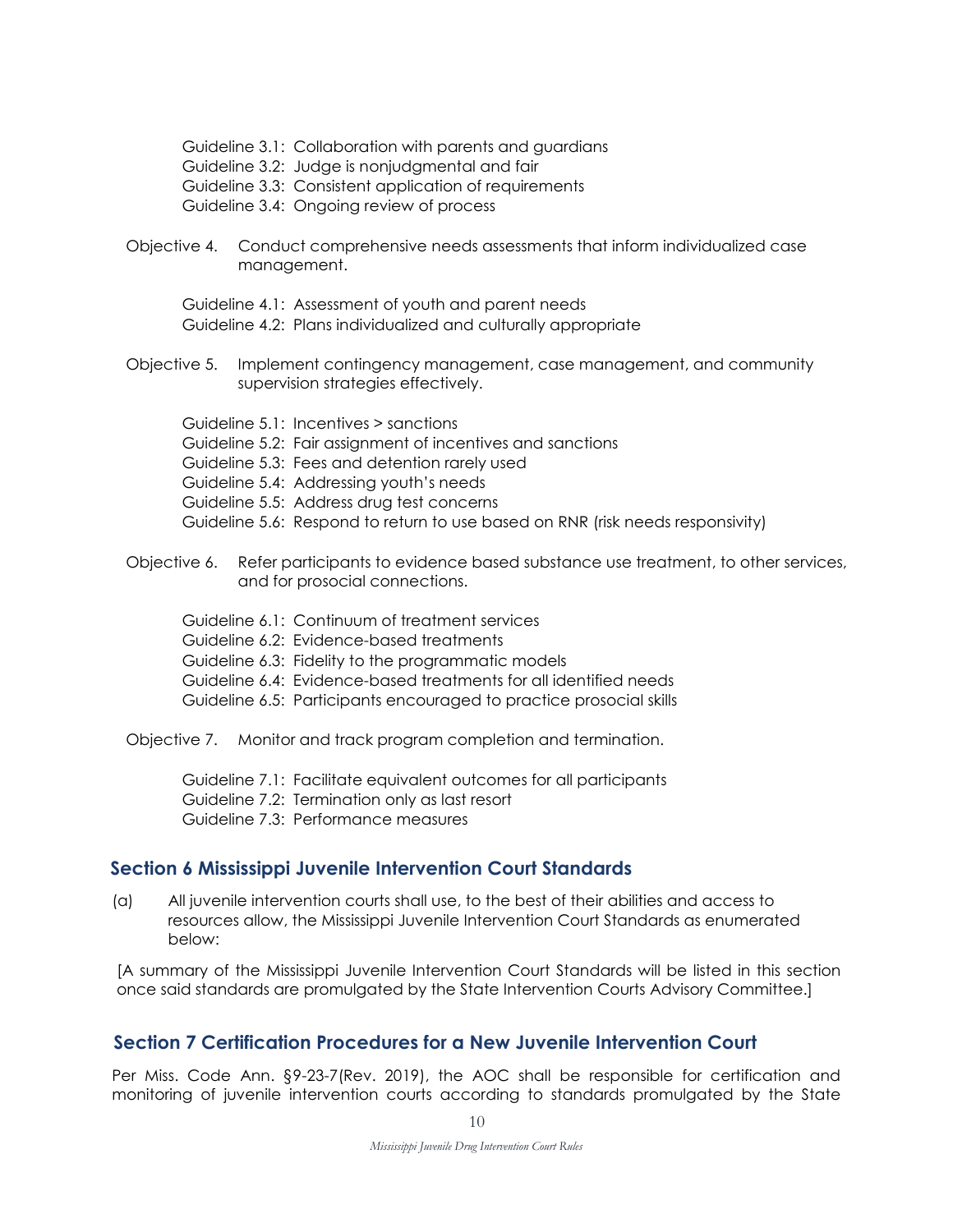Intervention Courts Advisory Committee. Under Miss Code Ann. §9-23-11(1)(Rev. 2019), the AOC shall establish, implement, and operate a uniform certification process for all intervention courts including juvenile courts, which are designed to adjudicate delinquent acts as defined by Miss. Code Ann. § 43-21-105(j). This is to ensure funding for juvenile intervention courts supports effective and proven practices that reduce recidivism and substance misuse among their participants.

- (a) Any court seeking to establish a juvenile intervention court program must:
	- (1) Complete and submit the Application for Intervention Court Program Certification provided by the AOC and all related materials required in the application to the AOC and
	- (2) Obtain either a provisional certificate of approval from the AOC or a two-year certification from the AOC.
- (b) Supporting documentation required by the application shall include detail of how the juvenile intervention court will, under Miss. Code Ann. §9-23-11(2)(a)(i-vii)(Rev. 2019):
	- (1) implement and use evidence-based practices including, but not limited to, the use of a valid and reliable risk and needs assessment tool for identifying participants and to deliver appropriate interventions;
	- (2) target youth with a substance use disorder and a medium to high risk of reoffending;
	- (3) use current, evidence-based interventions proven to decrease future delinquent behaviors and substance use and to increase positive outcomes;
	- (4) incorporate frequent and random testing procedures for alcohol and drugs;
	- (5) use a coordinated strategy between all juvenile intervention court team members involving the use of graduated incentives, sanctions, and therapeutic adjustments;
	- (6) use ongoing judicial interaction with each participant; and
	- (7) monitor juvenile intervention court outcomes through data collection, reporting, and analysis.
- (c) Upon receipt of all required documents, the AOC will review the materials submitted. The AOC may conduct an on-site visit to determine whether all requirements for certification have been met. The AOC shall offer recommendations or suggested corrections as are necessary and appropriate.
- (d) Provisional Certificate of Approval
	- (1) If the AOC finds that the applicant is in substantial compliance with all applicable requirements, the AOC will provide the applicant with a provisional certificate of approval approving the juvenile intervention court's application and plans for operation.
	- (2) The prospective juvenile intervention court must have the provisional certificate of approval from the AOC, approving the court's application before the court may operate as a certified juvenile intervention court and receive the benefits of the provisions in the Intervention Court Act.
	- (3) A provisional certificate of approval is valid for one hundred eighty (180) days of operation during which time the AOC will review the certified juvenile intervention court's actual delivery of services and record-keeping practices. This provisional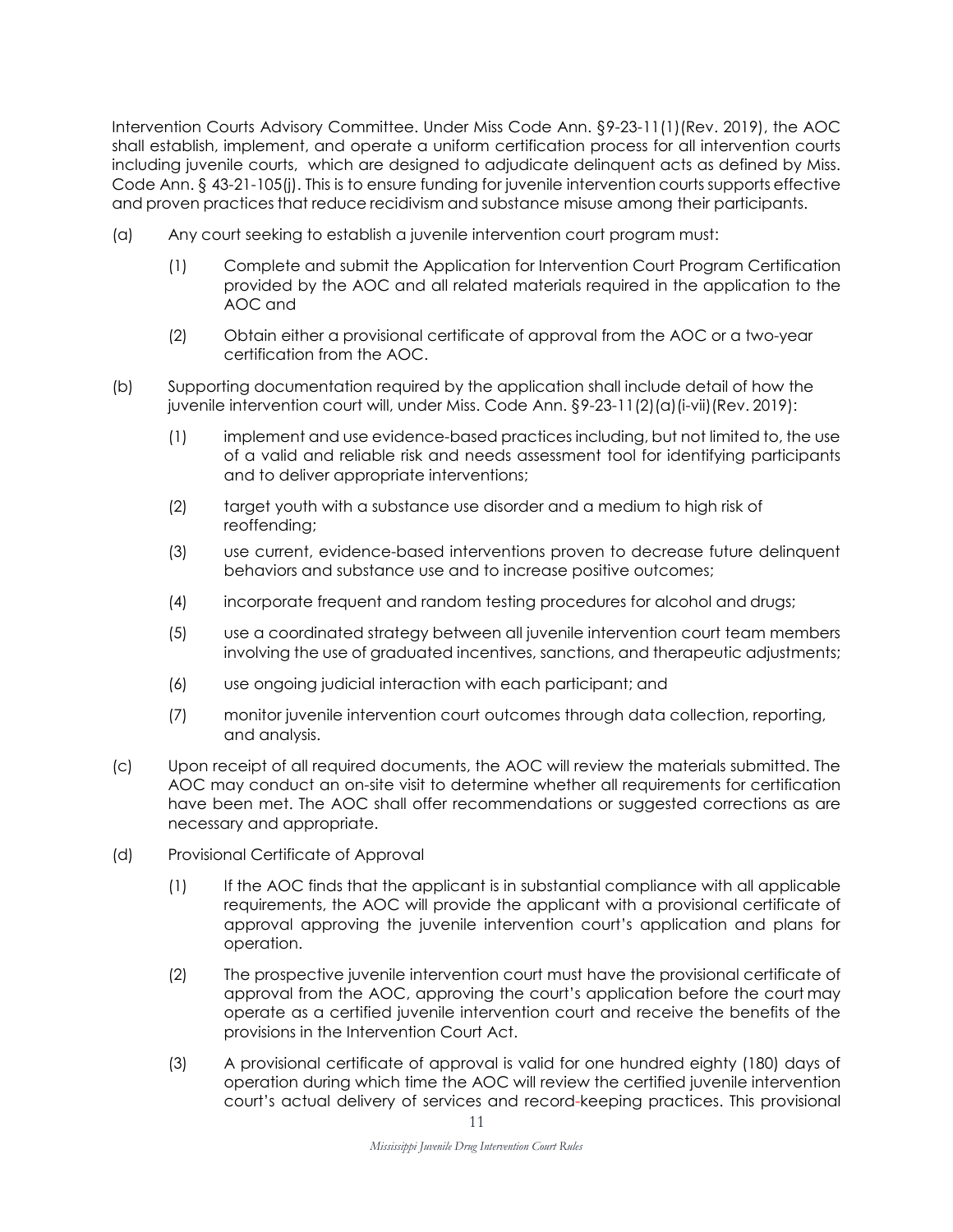certificate must be kept on file at the court, and a copy shall be kept on file at the AOC.

- (4) No later than one hundred eighty (180) days after receipt of the provisional certificate of approval, the provisionally certified juvenile intervention court must obtain a two-year certification from the AOC.
- (e) Certificate of Approval
	- (1) If the AOC finds that the applicant is in compliance with all applicable requirements, the AOC will provide the applicant with a certificate of approval for the juvenile intervention court's application and plans for operation. In addition to the previously mentioned requirements, the juvenile intervention court must show how:
		- (a) the certified juvenile intervention court will provide each of the services and functions it is required to perform under these rules;
		- (b) the certified juvenile intervention court has the capability to provide the services proposed in its policies, procedures, and practices;
		- (c) adequate revenues and other resources will be provided to support the certified juvenile intervention court and its services;
		- (d) the services of the certified juvenile intervention court will be delivered through methods likely to assure that its participants will benefit; and
		- (e) the certified juvenile intervention court will be operated in compliance with these rules, the requirements of the Intervention Court Act, and other applicable federal and state laws.
	- (2) After the applicant has met all requirements, the AOC will issue a certificate of approval.
	- (3) The certificate is valid for a period of two (2) years or until the scheduled recertification. This document must be kept on file at the court and a copy shall be kept on file at the AOC.

## **Section 8 Re-Certification Procedures for Existing Juvenile Intervention Courts**

- (a) The certified juvenile intervention court must follow the procedures described in this section to initiate a re-certification review and obtain re-certification of the juvenile intervention court.
- (b) No later than ninety (90) days prior to, or earlier if determined as necessary by the AOC, the actual expiration date of the certificate, the juvenile intervention court must do the following:
	- (1) submit the Application for Intervention Court Program Re-Certification and all supporting materials to the AOC; and
	- (2) schedule a review date with the State Intervention Courts Operations Analyst.
- (c) Re-certification review by the State Intervention Courts Operations Analyst shall include evaluation of each of the following:
	- (1) the certified juvenile intervention court's compliance with the Miss. Code Ann. §9-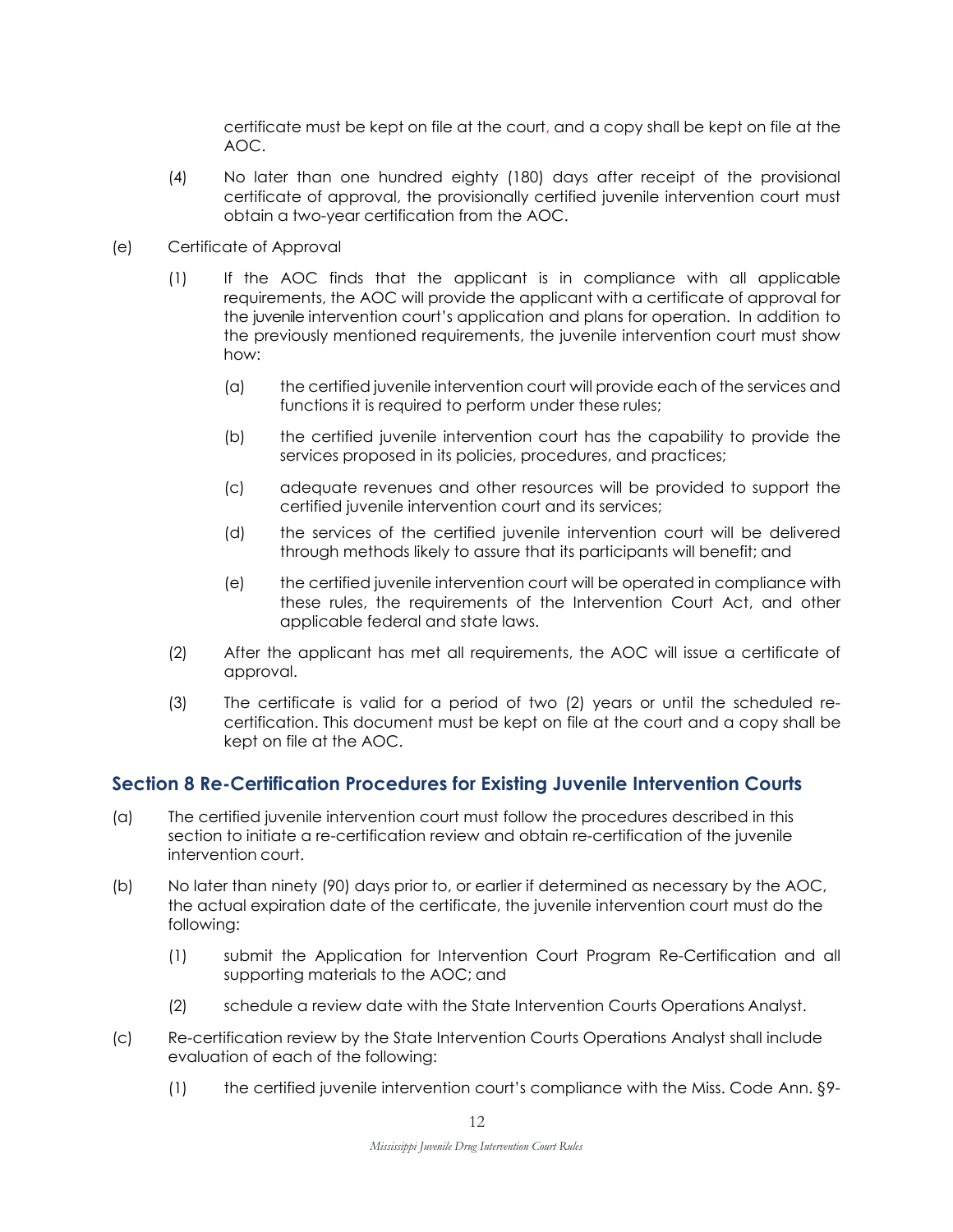23-1 through 9-23-23 (Rev. 2019), state, and federal law.

- (2) the certified juvenile intervention court's compliance with the Juvenile Drug Intervention Court Rules contained herein;
- (3) the certified juvenile intervention court's compliance with its own policy and procedural manual.
- (4) to the best of its ability and access to resources allow, the certified juvenile intervention court's compliance with the Mississippi Juvenile Intervention Court Standards and the Office of Juvenile Justice and Delinquency Prevention's Juvenile Drug Treatment Court Guidelines;
- (5) the qualifications and certifications of any contractor that provides services tothe certified juvenile intervention court or its participants and the contractor's compliance with the terms of the contract;
- (6) the qualifications and certifications of any treatment provider that provides treatment services to the certified juvenile intervention court's participants and the provider's compliance with the terms of the provider referral agreement;
- (7) any other issues or subjects that the AOC determines are relevant to the review.
- (d) The State Intervention Courts Operations Analyst must provide written assurance that all standards required by these rules have been met before the AOC will issue a new certificate of approval.
- (e) When the certified juvenile intervention court has satisfied the requirements of this section and the AOC determines that all standards required by these rules have been met, the AOC shall issue a new certificate of approval for a period of two (2) years or until the scheduled re-certification. This document must be kept on file at the certified juvenile intervention court and a copy shall be provided to and kept on file at the AOC.

## **Section 9 Grounds for Denial or Revocation**

The AOC may revoke any current certificate, or deny an Application for Intervention Court Certification or Re-Certification for one (1) or more of the following reasons:

- (a) violation of any rule set forth in these rules by the certified juvenile intervention court, its coordinator, staff member or team;
- (b) permitting, aiding, or abetting the commission of an unlawful act;
- (c) conduct or practices found by the AOC to be harmful to the health or safety of any participant in the certified juvenile intervention court;
- (d) deviation by the certified juvenile intervention court from the plan of operation originally certified which, in the judgment of the AOC, adversely affects the character, quality, or scope of services being provided to participants;
- (e) failure of the applicant or holder of a certificate of approval to cooperate with the AOC in connection with the certification process, an investigation, a review, or an audit;
- (f) failure of the applicant or holder of a certificate of approval to provide accurate or reliable information on the application or other written documentation regarding the certified juvenile intervention court's administrative operations, financial operations, or service delivery practices (omission of information may also be considered grounds for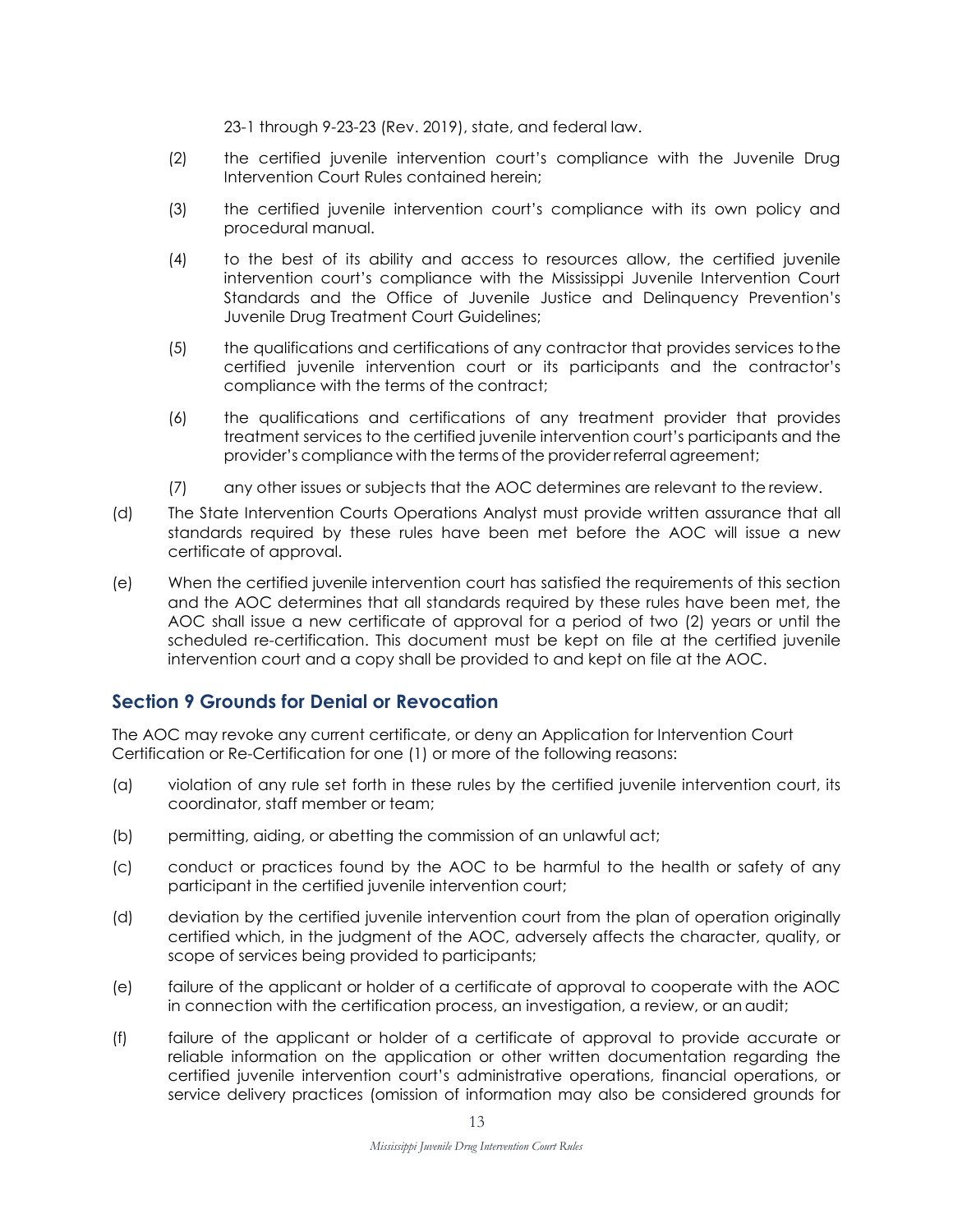denial or revocation); or

(g) previous denial or revocation of a certificate of approval.

#### **Section 10 Revocation Procedures**

- (a) Whenever the AOC determines that any certified juvenile intervention court may have committed an act, or may have been engaged in conduct or practices justifying revocation of its certificate under these rules, the AOC must notify, in writing, the supervising judge and all members of the State Intervention Courts Advisory Committee of the revocation. The letter to the supervising judge shall be served personally or by certified mail, and shall also be electronically communicated. All members of the State Intervention Courts Advisory Committee shall receive the letter through electronic communications. The letter shall include:
	- (1) a brief statement explaining the reason for the revocation, including the date the court's certification will be permanently revoked;
	- (2) a statement that the decision to revoke the court's certification will become final unless the supervising judge submits a written objection and response to the AOC within thirty (30) days of receipt of the notice, stating why the revocation should not become final;
	- (3) a statement that if the supervising judge submits a written objection and response to the revocation within the thirty (30) days specified in subdivision (2), the juvenile intervention court's current certificate remains in effect, except in extraordinary circumstances, until the conclusion of the investigation and a final resolution is decided; and
	- (4) a statement that in extraordinary circumstances, the AOC may limit or deny this period of extension if it determines that continued certified juvenile intervention court operations present an imminent danger to the public health or safety.
- (b) Upon the AOC determining that any reason exists that justifies the revocation of a juvenile intervention court's certification, the AOC must provide an opportunity, before the State Intervention Courts Advisory Committee, for the supervising judge to respond to any and all allegations that served as reason for the revocation of the certification.
- (c) Within thirty (30) days of receiving the supervising judge's written objection and response to the AOC's allegations, the State Intervention Courts Advisory Committee shall provide a response by notifying the AOC and the supervising judge of its findings and recommendations.

## **Section 11 Termination of Operation**

(a) Termination of Operation of a Juvenile Intervention Court: Any court that terminates its certified juvenile intervention court must provide the AOC a written notice at least thirty (30) days prior to termination of its certified juvenile intervention court, outlining its intent, reasons for termination, and plan of action to address the status of any current juvenile intervention court participants.

## **Section 12 Juvenile Intervention Court Team**

14 (a) A certified juvenile intervention court must have a juvenile intervention court team which shall, at a minimum, consist of the following members: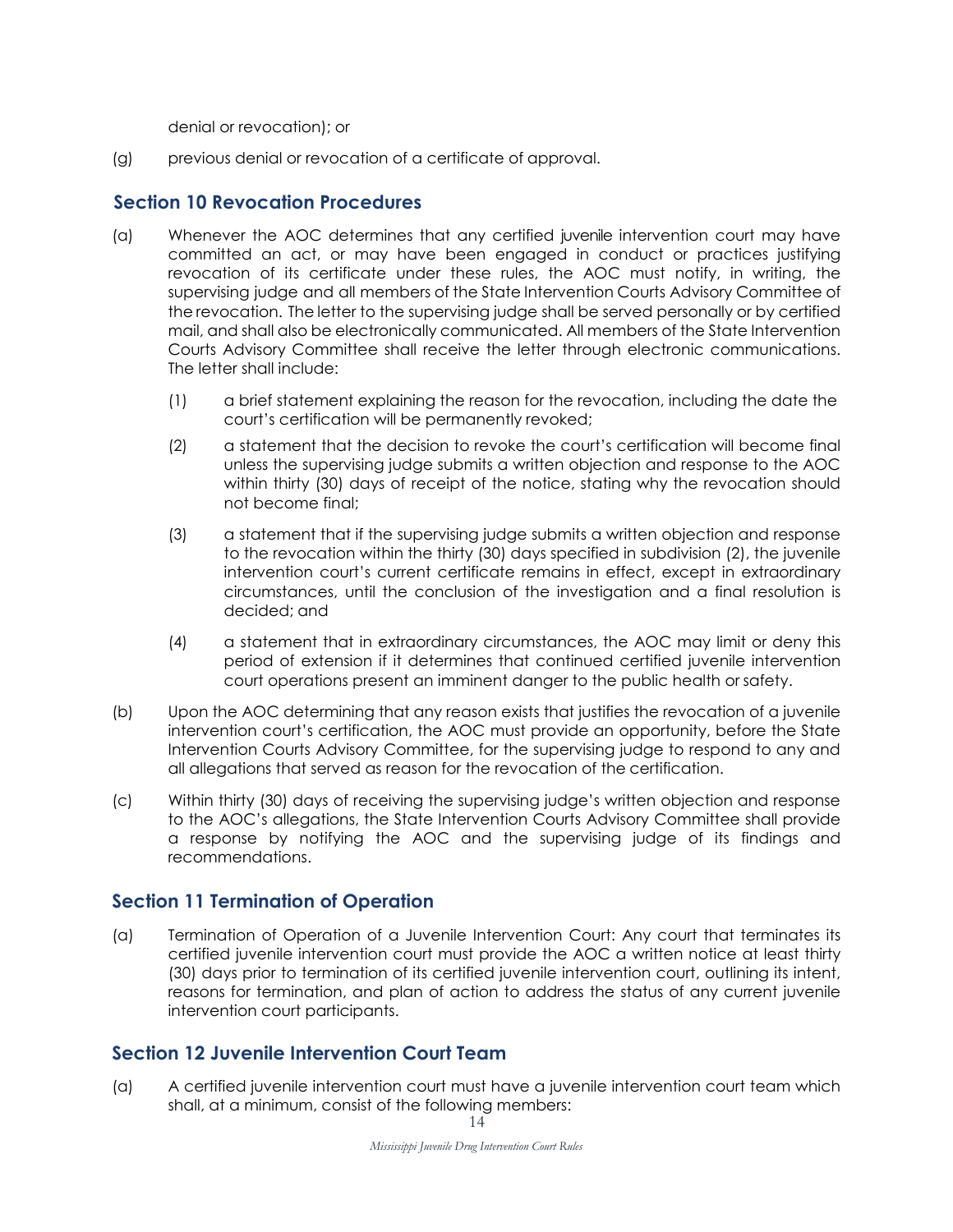- (1) the juvenile intervention court judge;
- (2) the local prosecuting attorney or a representative from the prosecuting attorney's office;
- (3) a local defense attorney;
- (4) one (1) or more local treatment providers;
- (5) the juvenile intervention court coordinator; and
- (6) one (1) or more juvenile intervention court case managers or field officers
- (b) The certified juvenile intervention court shall maintain on file a list of the members of the juvenile intervention court team along with a description of each member's role and responsibilities. Any changes to a certified juvenile intervention court's team membership should be timely provided to the AOC.
- (c) If the certified juvenile intervention court has a juvenile intervention court coordinator or judge change, for any reason, then an audit of the local juvenile intervention court shall be immediately conducted by an internal auditor of the Mississippi Supreme Court.

## **Section 13 Personnel Management**

- (a) Juvenile intervention court employees serve at the will and pleasure of the local juvenile interventioncourt judge. The certified juvenile intervention court should follow its county's written personnel policy and procedure manual, which should contain:
	- (1) employment procedures;
	- (2) rules for professional conduct;
	- (3) wages and benefits; and
	- (4) vehicle and cell phone usages procedures
- (b) A copy of the county's policy and procedure manual must be kept on file at the AOC and the juvenile intervention court. If the county's policy and procedure manual does not address any of the policies listed in subsection (a), the juvenile intervention court shall address the missing policy(ies) in its policy and procedure manual's personnel section.
- (c) The certified juvenile intervention court must keep records for all staff that contain the following information:
	- (1) application or resume;
	- (2) credentials;
	- (3) licensure and/or credential verification, when applicable;
	- (4) performance evaluations;
	- (5) salary and position changes;
	- (6) documentation of staff development activities and continuing education activities; and
	- (7) copies of all bonds.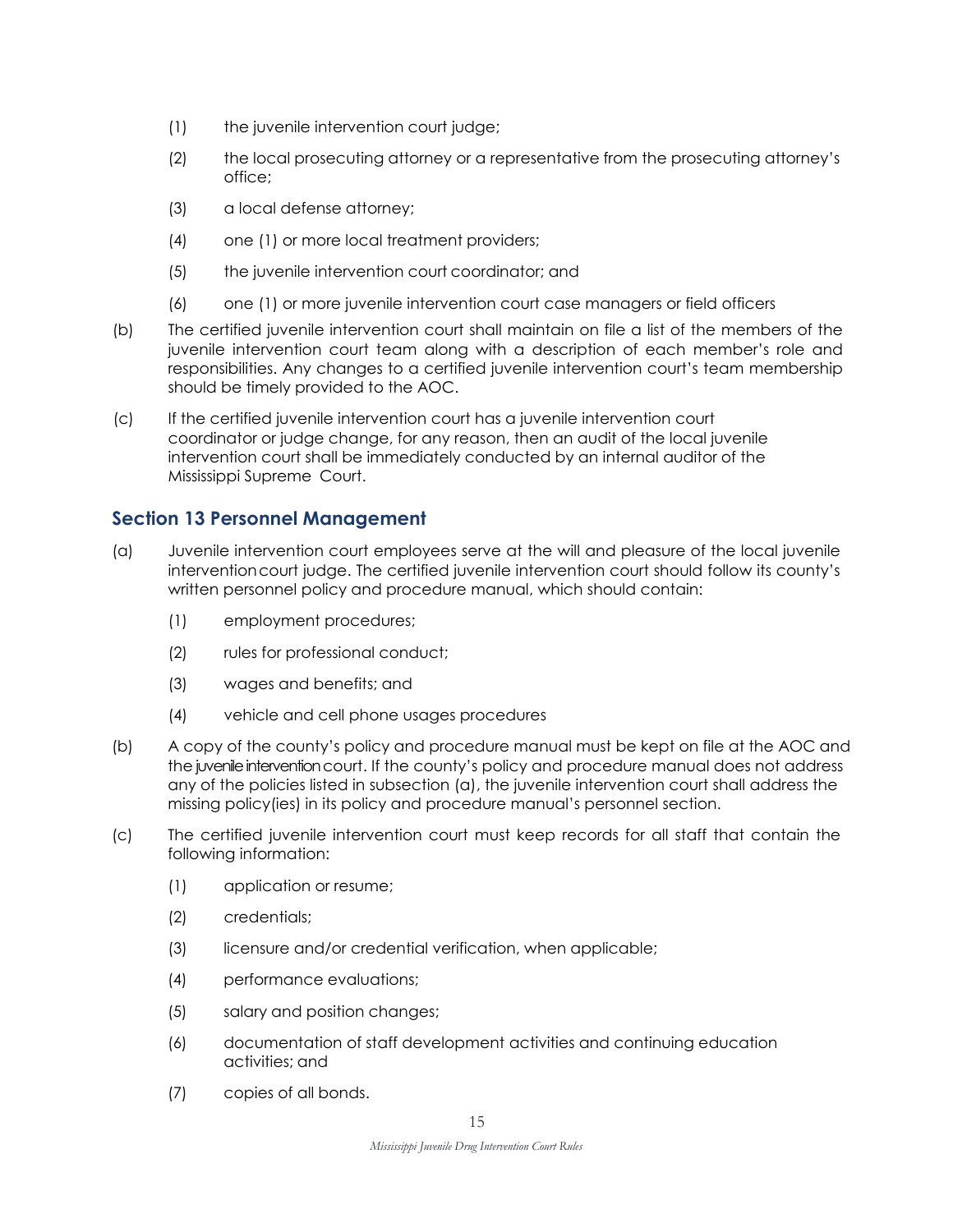- (d) The following personnel documentation must be kept on file, kept up to date and provided to the AOC:
	- (1) hire orders or letters;
	- (2) termination orders or letters;
	- (3) resumes including qualifications;
	- (4) copies of all licensing certificates; and
	- (5) documentation of staff development and continuing education activities.
- (e) Upon hiring an individual for employment, the certified juvenile intervention court must provide the employee's resume and licensing certificates to the Director of Intervention Courts.
- (f) Upon increasing a juvenile intervention court employee's salary, the certified juvenile intervention court must notify the Director of Intervention Courts.

#### **Section 14 Juvenile Intervention Court Staff Minimum Qualifications**

The following apply only to those persons employed by the juvenile intervention court program. Job characteristics, experience and educational requirements are subject to change.

(a) Juvenile Intervention Court Coordinator

The juvenile intervention court coordinator is a professional whose work involves the overall management of the juvenile intervention court program. The juvenile intervention court coordinator is responsible for management and coordination of juvenile intervention court functions and operations and for the juvenile intervention court's compliance with all legislation and rules as applicable to the juvenile intervention court program. The coordinator provides supervision to other juvenile intervention court staff and coordination between juvenile intervention court team members. The juvenile intervention court coordinator assumes all duties as assigned by the juvenile intervention court judge and works at the will and pleasure of the juvenile intervention court judge. A certified juvenile intervention court must have written evidence that the juvenile intervention court coordinator has achieved and maintained professional status per Section 16 of these rules.

(1) Juvenile Intervention Court Coordinator I:

Education and Experience:

- (A) A Bachelor's degree from an accredited four-year college or university; or
- (B) graduation from a standard four-year high school or equivalent (GED) and four (4) years of relevant experience.
- (2) Juvenile Intervention Court Coordinator II

Education and Experience:

- (A) A Master's degree from an accredited four-year college or university and two (2) years of relevant experience or
- (B) A Bachelor's degree from an accredited four-year college or university and four (4) years of relevant experience or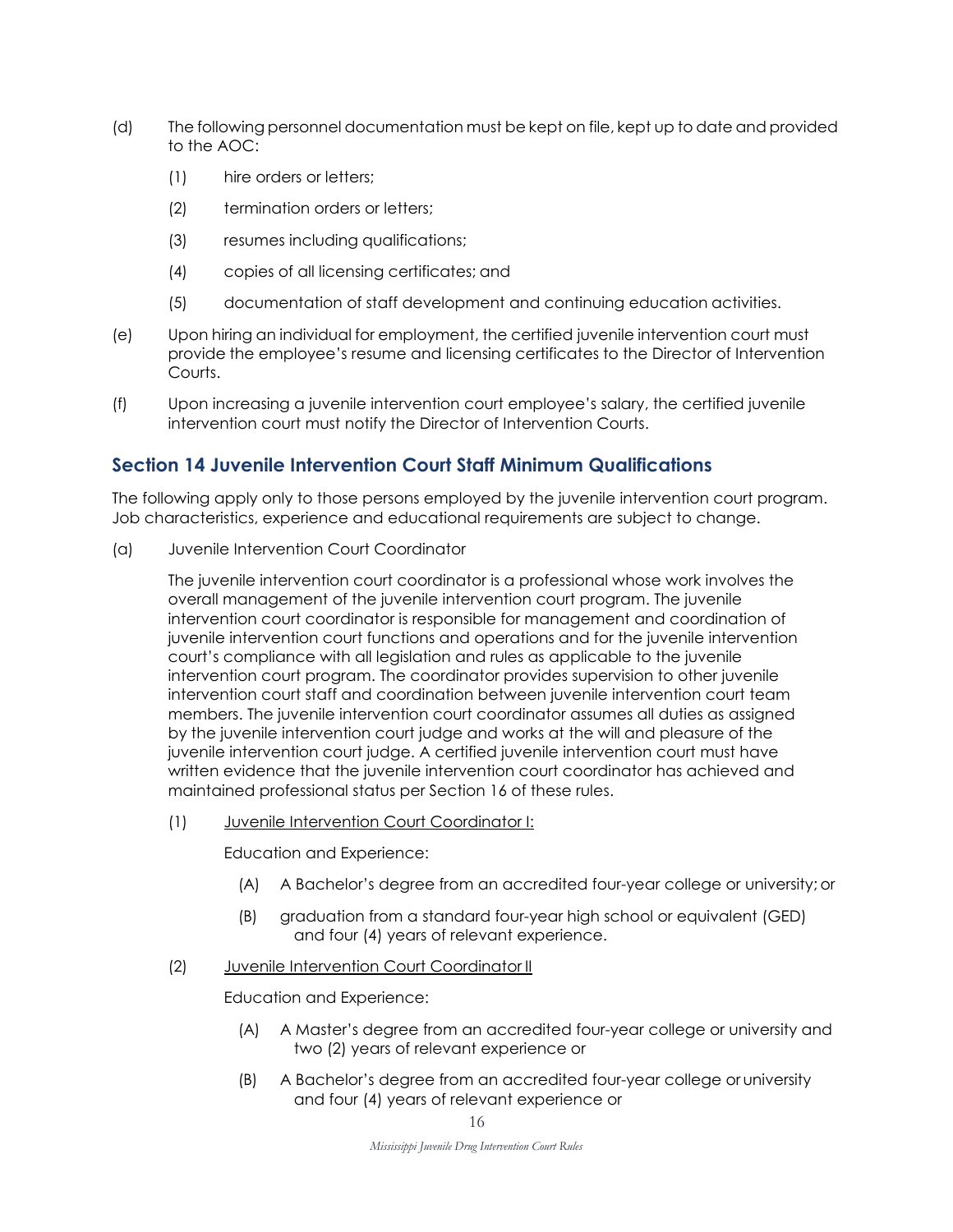- (C) Graduation from a standard four-year high school or equivalent (GED) and eight (8) years of relevant experience.
- (3) Juvenile Intervention Court Coordinator III

Education and Experience:

- (A) A Master's degree from an accredited four-year college or university and four (4) years of relevant experience or
- (B) A Bachelor's degree from an accredited four-year college or university and eight (8) years of relevant experience or
- (C) Graduation from a standard four-year high school or equivalent (GED) and twelve (12) years of relevant experience.
- (b) Juvenile Intervention Court Case Manager

The juvenile intervention court case manager is a professional who provides casework services to participants enrolled in the juvenile intervention court program. The case manager works closely with the juvenile intervention court coordinator, juvenile intervention court field officer, and the juvenile intervention court judge. Essential functions to be performed by the case manager include, but are not limited to, maintaining contact with juvenile intervention court participants for various interviews and programs, preparing and processing forms and reports, and compiling data for monthly reporting. Additional duties and job functions shall be identified and included by the juvenile intervention court judge. The juvenile intervention court case manager serves at the will and pleasure of the juvenile intervention court judge. A certified juvenile intervention court must have written evidence that the juvenile intervention court case manager has achieved and maintained professional status per Section 16 of these rules.

#### Education and Experience:

- (A) A Bachelor's degree from an accredited four-year college or universityor
- (B) Graduation from a standard four-year high school or equivalent (GED) and four (4) years of relevant experience.
- (c) If the juvenile intervention court judge is unable to find a coordinator or case manager with the above requirements, the judge must request a written waiver from the AOC prior to hiring an employee for this position.
- (d) Juvenile Intervention Court Field Officer

The juvenile intervention court field officer performs professional work involving intensive supervision and casework services to participants enrolled in the juvenile intervention court programs. Other functions performed by the juvenile intervention court field officer include enforcing probation agreements set forth by the juvenile intervention court judge and compiling data for monthly reporting. Additional duties and job functions may be identified and included by the juvenile intervention court judge. The juvenile intervention court field officer serves at the will and pleasure of the juvenile intervention court judge.

**Note:** In all cases, the applicant must have successfully completed the Mississippi Law Enforcement Officers Training Program as mandated by Miss. Code Ann. § 47-7-9(b) (Rev. 2015) as amended.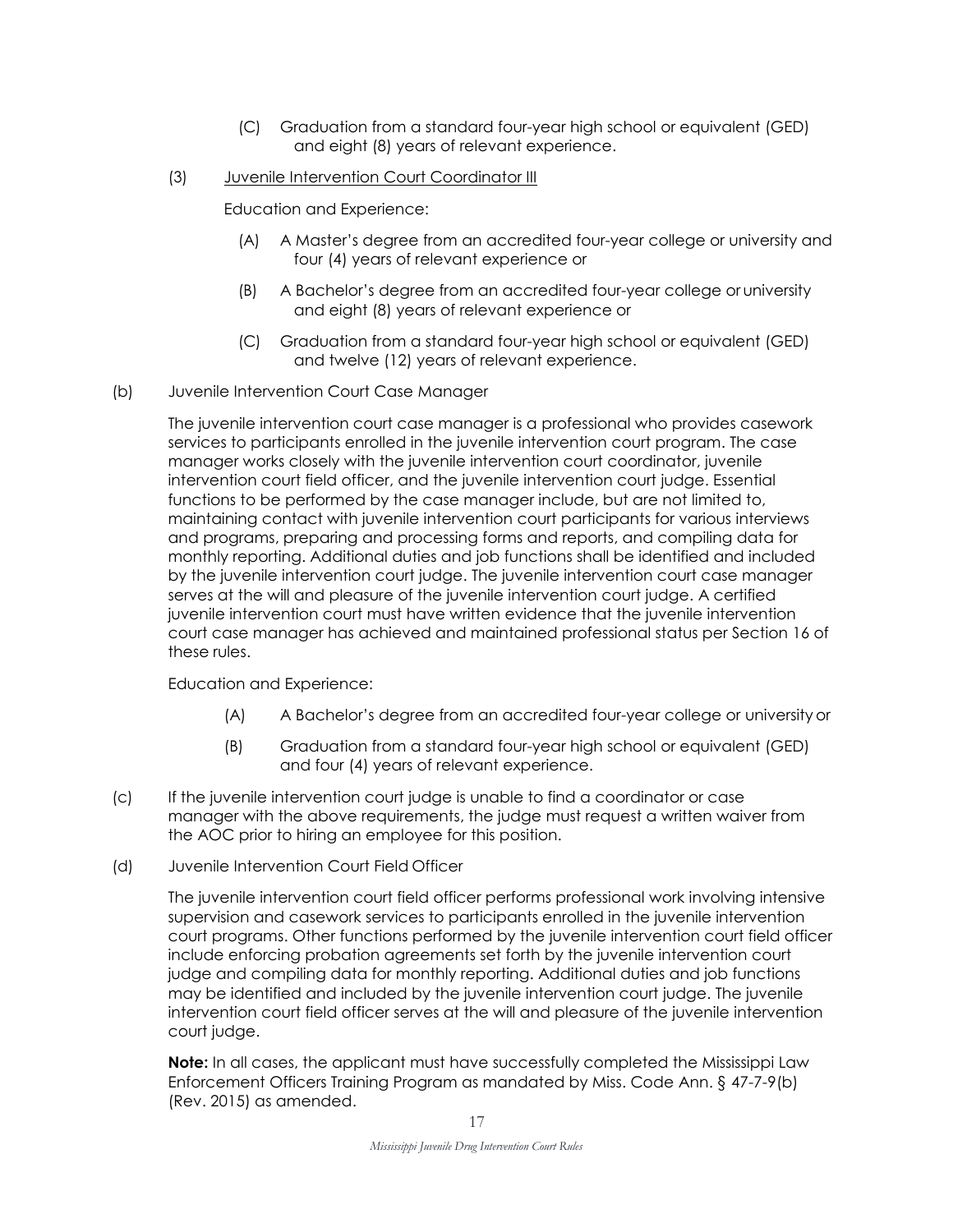(1) Juvenile Intervention Court Field Officer I

Education and Experience:

- (A) A Bachelor's degree from an accredited four-year college or university in criminal justice, sociology, social work, psychology or a related field and one (1) year of experience in related work or
- (B) Graduation from a standard four-year high school or equivalent (GED) and five (5) years of experience in related work.

#### (2) Juvenile Intervention Court Field Officer II

Education and Experience:

- (A) A Master's degree from an accredited four-year college or university in criminal justice, sociology, social work, psychology or a related field and two (2) years of experience in related work or
- (B) A Bachelor's degree from an accredited four-year college or universityin criminal justice, sociology, social work, psychology or a related field and three (3) years of experience in related work or
- (C) Graduation from a standard four-year high school or equivalent (GED) and seven (7) years of experience in related work.

#### (3) Juvenile Intervention Court Field Officer III

Education and Experience:

- (A) A Master's degree from an accredited four-year college or university in criminal justice, sociology, social work, psychology or a related field and four (4) years of experience in related work or
- (B) A Bachelor's degree from an accredited four-year college or university in criminal justice, sociology, social work, psychology or a related field and five (5) years of experience in related work or
- (C) Graduation from a standard four-year high school or equivalent(GED) and nine (9) years of experience in related work.
- (e) Juvenile Intervention Court Treatment Counselor

The juvenile intervention court treatment counselor is a professional who operates within the juvenile intervention court system working with participants actively enrolled in the juvenile intervention court program and is employed directly by the local juvenile intervention court. Work involves performing activities in the preliminary study of cases; conducting individual, group or family counseling to participants enrolled in juvenile intervention court; preparing and maintaining files, documentation, legal documents and various reports; and having frequent conferences with juvenile intervention court team members to discuss problems arising within their work and for instructions as to subsequent steps to be taken with the juvenile intervention court participant. Additional duties and job functions shall be identified and included by the juvenile intervention court judge. The juvenile intervention court treatment counselor serves at the will and pleasure of the juvenile intervention court judge.

(1) Juvenile Intervention Court Treatment Counselor I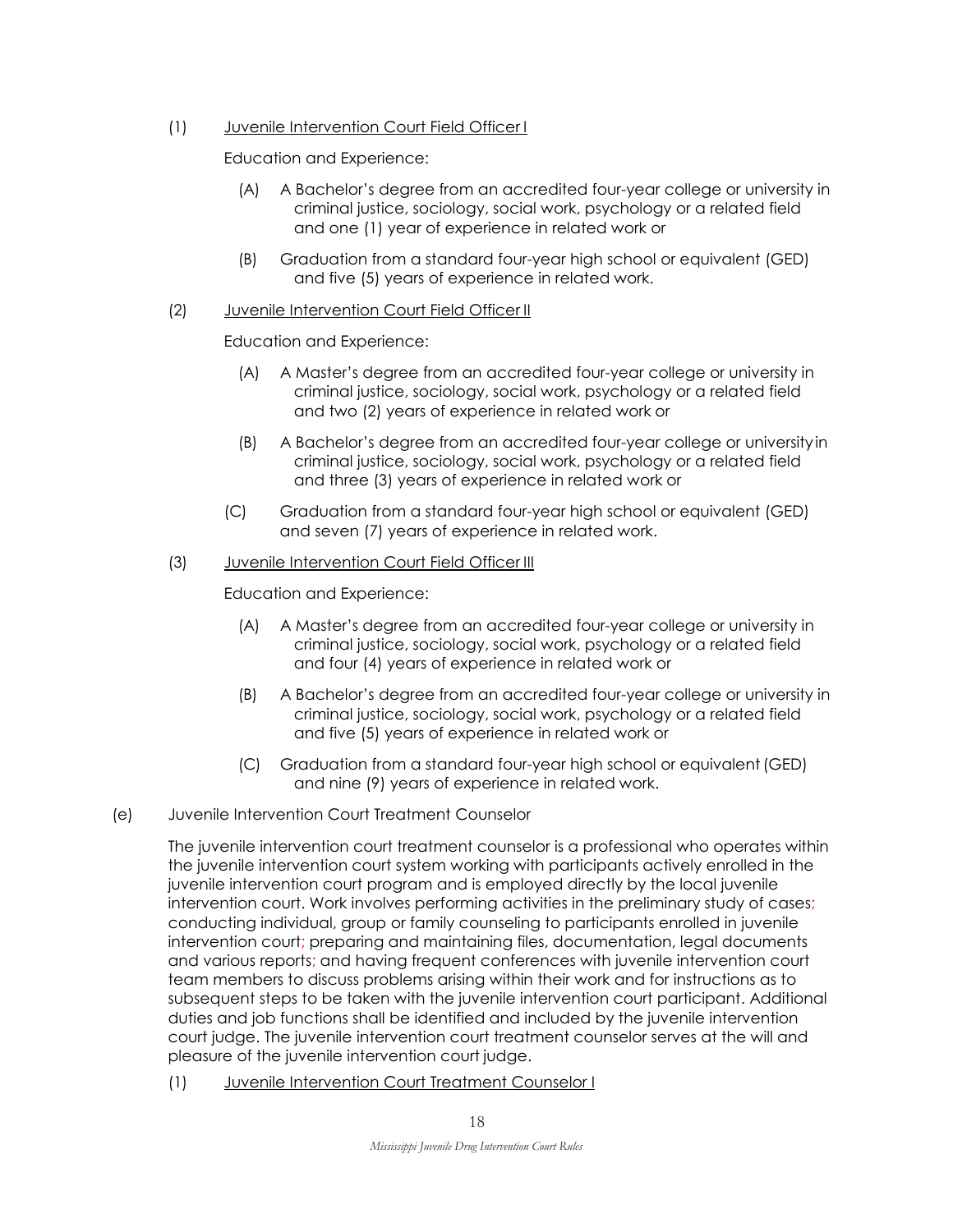Education: A Master's degree from an accredited four-year college or university in social work, counseling, or one of thebehavioral sciences.

(2) Juvenile Intervention Court Treatment Counselor II

Education and Experience:

A Master's degree from an accredited four-year college or university in social work, counseling, or one of the behavioral sciences and one (1) year of experience directly related to the above described characteristics.

(3) Juvenile Intervention Court Treatment Counselor III

Education and Experience:

A Master's degree from an accredited four-year college or university in social work, counseling, or one of the behavioral sciences and two (2) years of experience directly related to the above described characteristics.

(f) A certified juvenile intervention court must provide written documentation to the AOC that a juvenile intervention court coordinator, case manager, treatment counselor, or field officer who is employed by the juvenile intervention court program is in compliance with all experience and educational requirements set forth in these rules, including continuing educational requirements and any licensing requirements.

## **Section 15 Juvenile Intervention Court Personnel Salary Scales**

The annual salary scale is based on a Full Time Employee (FTE) of the juvenile intervention court program. All annual salaries shall be limited to the current pay scales of similar or equivalent positions as defined by the Mississippi State Personnel Board. The below salaries became effective July 1, 2017.

| Job Title                                     | <b>Salary Range</b>       |
|-----------------------------------------------|---------------------------|
| Juvenile Intervention Court Coordinator I     | $$27,100.00 - $49,800.00$ |
| Juvenile Intervention Court Coordinator II    | $$31,400.00 - $57,700.00$ |
| Juvenile Intervention Court Coordinator III   | $$34,700.00 - $63,750.00$ |
| Juvenile Intervention Court Field Officer I   | $$27,100.00 - $49,800.00$ |
| Juvenile Intervention Court Field Officer II  | \$31,400.00 - \$57,700.00 |
| Juvenile Intervention Court Field Officer III | $$34,700.00 - $63,750.00$ |
| Juvenile Intervention Court Case Manager      | $$27,100.00 - $49,800.00$ |

If a juvenile intervention court hires an in-house treatment provider, the annual salary shall be limited to the current pay scales of similar or equivalent positions as defined by the Mississippi State Personnel Board. The salary scale is based on a Full Time Employee (FTE) of the juvenile intervention court program.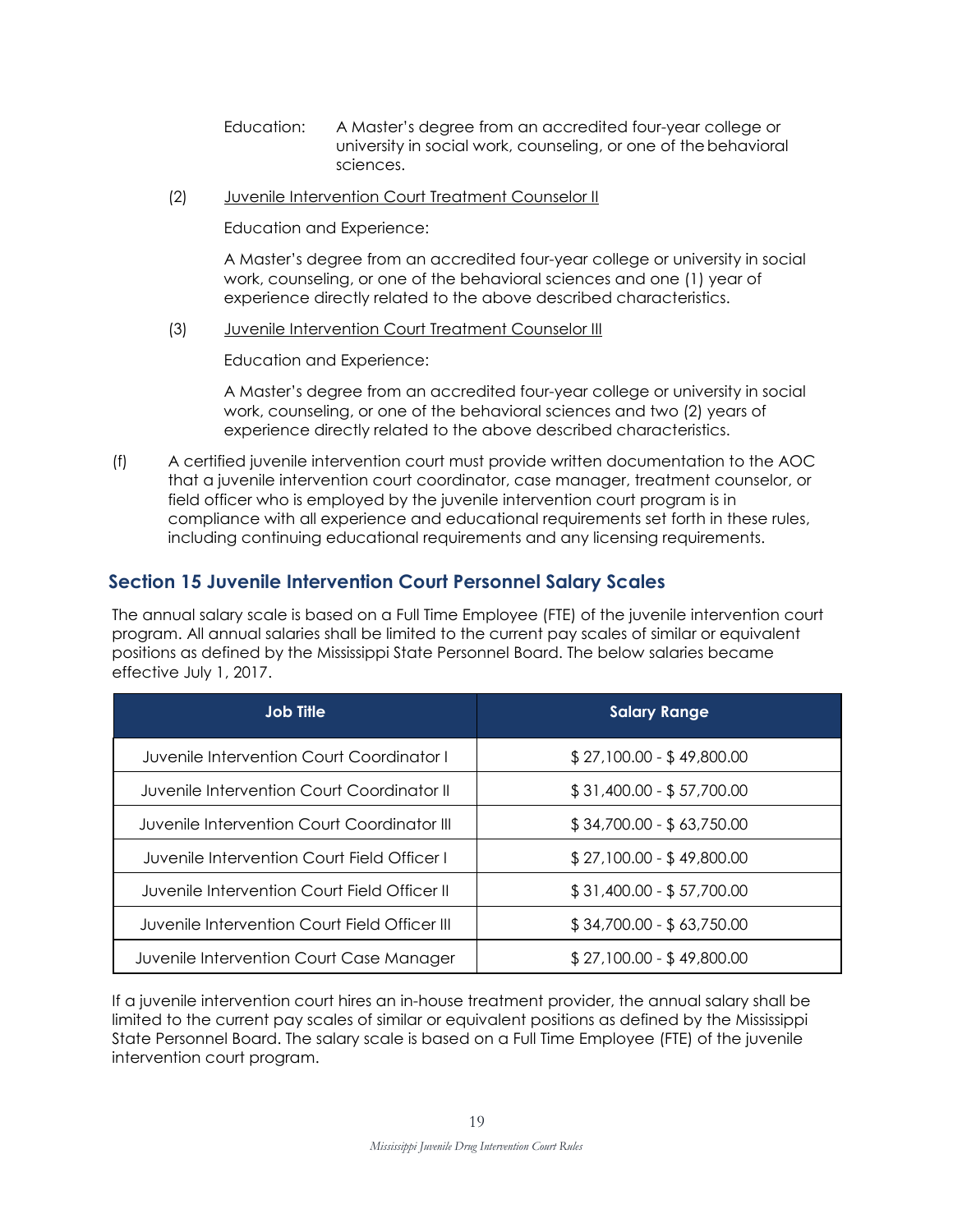| <b>Job Title</b>                                       | <b>Salary Range</b>       |
|--------------------------------------------------------|---------------------------|
| Juvenile Intervention Court Treatment<br>Counselor I   | $$26,000.00 - $47,800.00$ |
| Juvenile Intervention Court Treatment<br>Counselor II  | $$28,700.00 - $52,500.00$ |
| Juvenile Intervention Court Treatment<br>Counselor III | $$31,500.00 - $57,850.00$ |

## **Section 16 Professional Status**

- (a) Professional status is achieved when a juvenile intervention court coordinator, case manager, or field officer meets all educational requirements and experience requirements.
- (b) If a waiver for hire was granted per Section 14(c), an individual will be allowed one (1) calendar year, from the date of first hire, as a juvenile intervention court coordinator, case manager, or field officer to achieve professional status.
- (c) Professional status, once achieved, is maintained by documenting, with the AOC,twelve (12) hours annually of continuing education or training related to substance use disorder and the dynamics of recovery, use of evidence based practices in substance use treatment and assessment, adolescent development, and/or criminal justice issues.

## **Section 17 Continuing Education Units (CEUs)**

- (a) Continuing Education Units (CEUs) should be earned by juvenile intervention court coordinators, case managers, and juvenile intervention court field officers on an annual basis. Each juvenile intervention court coordinator, case manager, and field officer should earn twelve (12) hours of CEUs every twelve month period beginning July 1st of eachyear.
- (b) Approval should be sought and granted prior to the actual occurrence of the activity, but approval may be given retroactively.
- (c) Requests for the award of CEUs should be submitted to the AOC for proper awarding and documentation.
- (d) Continuing Education Unit credits should be approved by the AOC before the credits are awarded to the requesting party.
- (e) Pre-Approval To determine if a program or meeting qualifies for CEUs:
	- (1) The requesting party should provide to the AOC the following:
		- (A) Agenda of the meeting or program;
		- (B) Curriculum vitae of speakers or presenters; and
		- (C) Synopsis of each portion of the meeting or program.
		- (D) If an online program or seminar, the website should be provided to the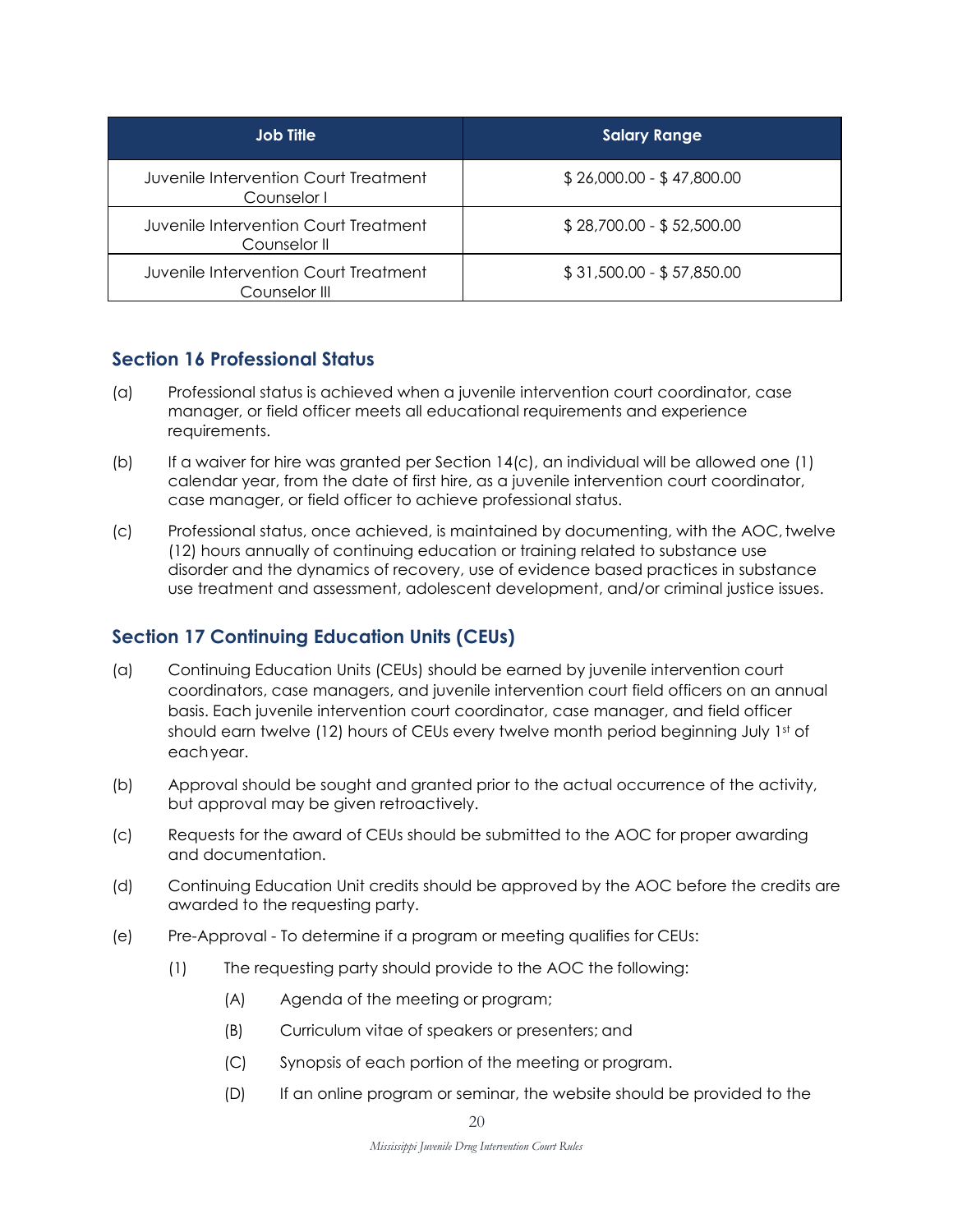AOC as well as the information requested in parts A-C above.

- (2) The AOC will review the information provided per subsection (1) and determine if the meeting or program meets the criteria for juvenile intervention court CEUs as set forth in subsection (3) below.
- (3) Criteria
	- (A) The activity should have significant intellectual or practical content and its primary objective should be to increase the participant's professional competence as a juvenile intervention court coordinator, case manager, or field officer.
	- (B) The activity should deal primarily with matters related to the operation of juvenile intervention courts or the professional responsibility or ethical obligationsof a juvenile intervention court coordinator, case manager, or field officer.
	- (C) The activity should itself be conducted by an individual or groupqualified by practical or academic experience.
	- (D) Each online program or online seminar will be reviewed for approval ona case by case basis. The course content, interactivity, as well as the effectiveness of the delivery method will be considered in the approval process. Applications for approval should be submitted by the sponsor and submitted 30 days prior to the beginning date of the program. Applications will not be approved retroactively. Sponsors should be able to verify attendance and the number of hours attended. Attendance should be reported to the AOC immediately following the conclusion of the program.
- (4) Continuing education unit activities sponsored by the following organizations are presumptively approved for credit, provided the criteria set out in sections(3)(A)- (D) are met.
	- American University

Bureau of Justice Assistance

Bureau of Justice Statistics

Center for Court Innovation

Mississippi Association of Addiction Professionals

Mississippi Association of Drug Court Professionals

Mississippi Department of Mental Health

National Association of Drug Court Professionals

National Council of Juvenile and Family Court Judges

National Council on Juvenile Justice

National Criminal Justice Reference Service

National Drug Court Institute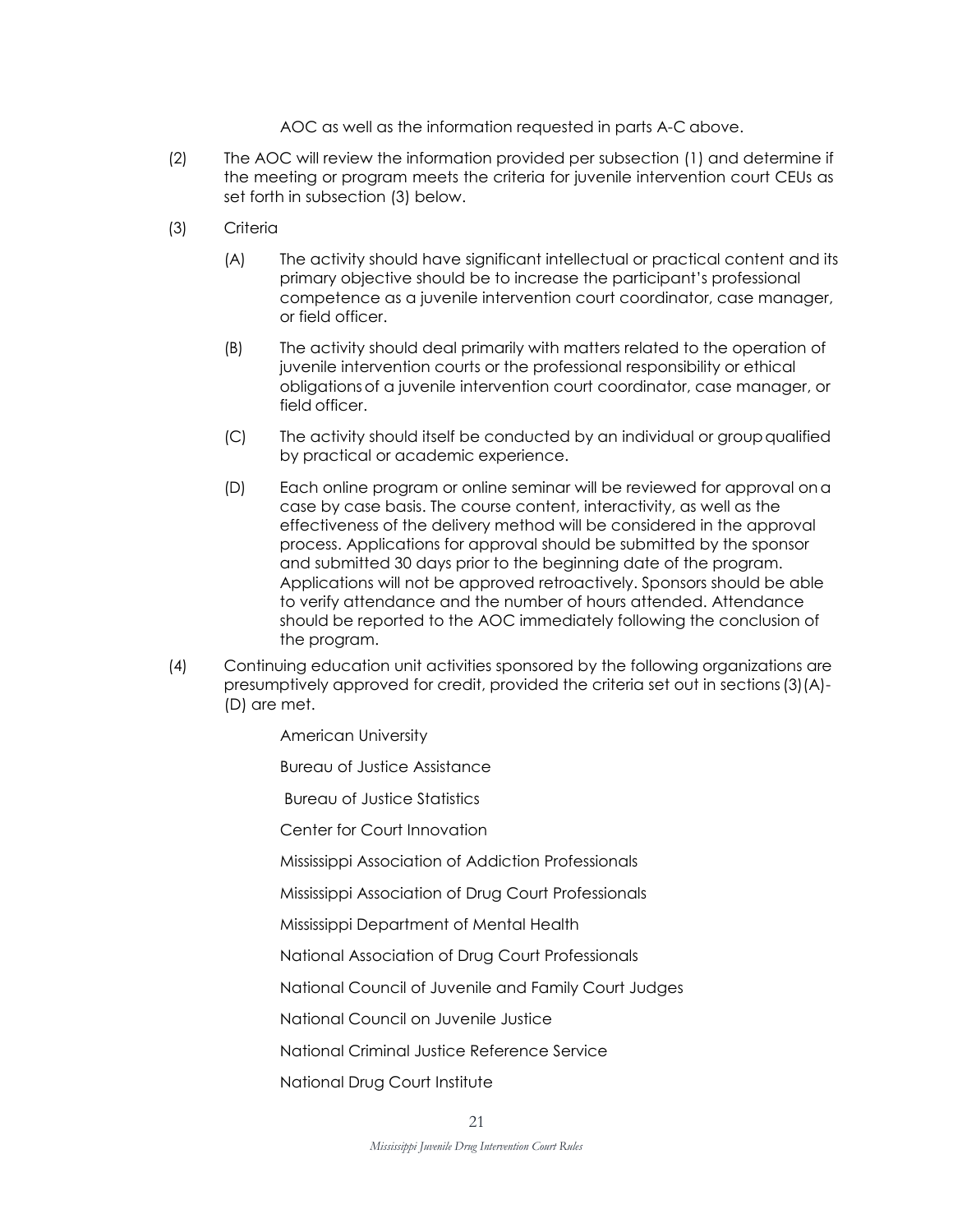National Drug Court Resource Center

National Institute of Justice

National Institute on Drug Abuse

Office of Juvenile Justice and Delinquency Prevention

Substance Abuse and Mental Health Services Administration

Treatment Courts Online: The National Training System for Treatment Court **Practitioners** 

United States Department of Justice

- (5) The AOC may at any time reevaluate a program and revoke approval ofthe organization or of a particular meeting or program.
- (6) Any organization not included in subsection (4) above, desiring approval of a course, program, or other activity, should apply to the AOC by submitting a required application form and supporting documentation no less than forty-five (45) days prior to the date for which the course or program is scheduled. The AOC will advise the applicant in writing by mail within thirty (30) days of the receipt of the completed application whether the activity is approved or disapproved.

## **Section 18 Specimen Collection Staff**

- (a) All employees, contractors, or volunteers of a certified juvenile intervention court performing specimen collection must have training and experience in each of the following:
	- (1) the administration of chemical tests;
	- (2) specimen collection;
	- (3) chain-of-custody and documentation procedures; and
	- (4) confidentiality of specimen collection and chemical test results.
- (b) An individual will be allowed ninety (90) days cumulatively from the date of first hire to attain and document training as a member of the specimen collection staff.
- (c) The juvenile intervention court must provide written documentation to the AOC that the appropriate staff has been trained pursuant to subsection (a).

## **Section 19 Juvenile Intervention Court Operations**

(a) Policy and Procedure Manual

Each certified juvenile intervention court must have a written policy and procedure manual to govern the day-to-day operations of the juvenile intervention court. A copy of the certified juvenile intervention court's policy and procedure manual must be provided to and kept on file at the AOC.

(1) A certified juvenile intervention court must do each of the following in regards to its manual: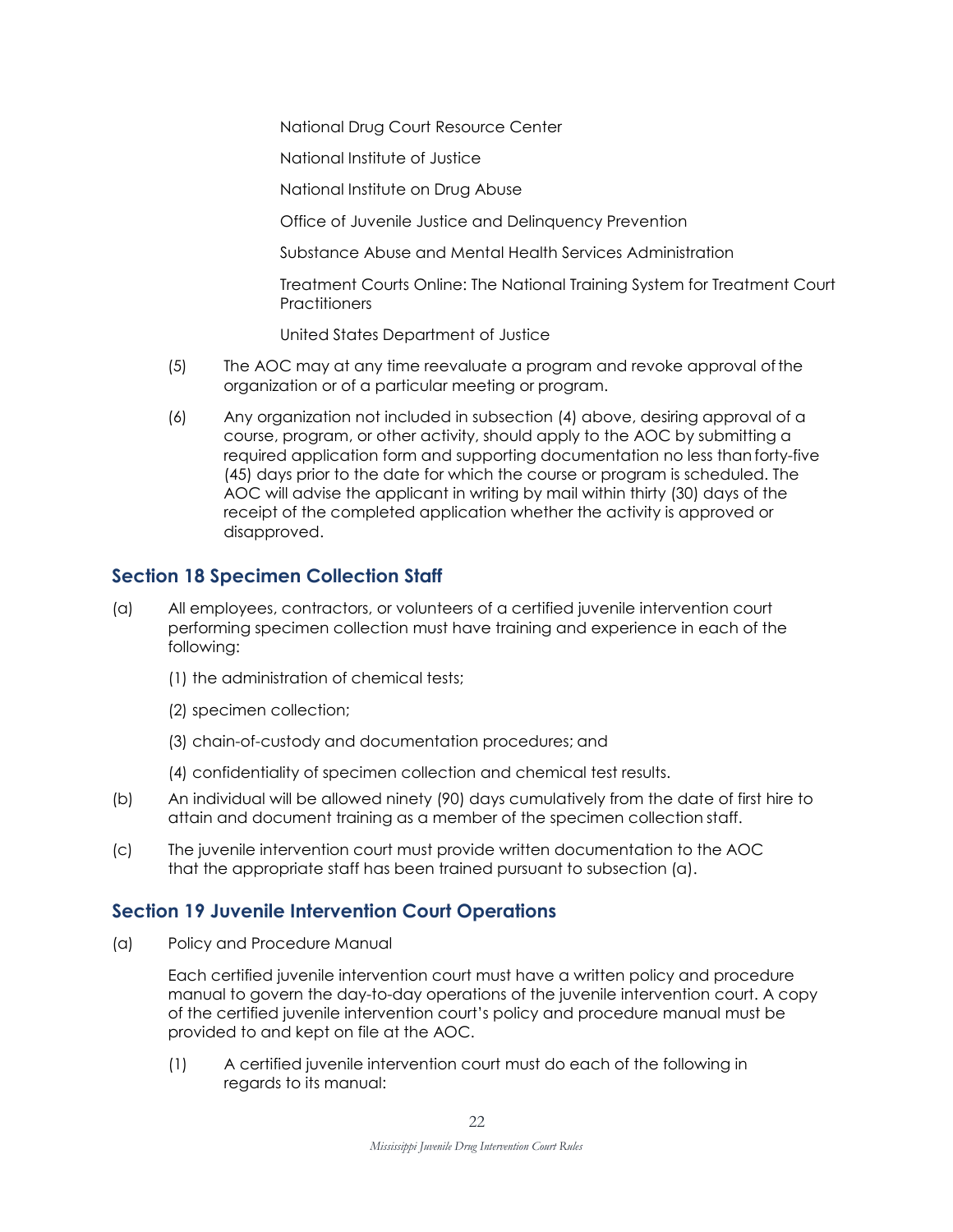- (A) incorporate and implement the Juvenile Drug Treatment Court Guidelines and the Mississippi Juvenile Intervention Court Standards into its policies, procedures, and practices;
- (B) incorporate evidence-based best practices into its policies and procedures;
- (C) update the policy and procedure manuals as needed, timely providing written updates to the AOC for review.
- (D) make the manual available to the juvenile intervention court team and staff;and
- (E) operate consistently with the policies and procedures contained in the manual.
- (2) The manual must contain, at a minimum, the following:
	- (A) a written statement of the goals and objectives that clearly reflects the certified juvenile interventioncourt's philosophy and guides the operation of the certified juvenile intervention court and the delivery of services;
	- (B) written description of policy and procedures that:
		- (1) identify certified juvenile intervention court lines of authority;
		- (2) identify all staff positions;
		- (3) accurately reflect current certified juvenile intervention court practice; and
		- (4) includes a description of all staff functions.
	- (C) a policy and practice of nondiscrimination in providing juvenile intervention court services, which must address nondiscrimination on the basis of each of the following:
		- (1) race;
		- (2) color;
		- (3) gender;
		- (4) sexual orientation;
		- (5) age;

(Notwithstanding the policy and practice of nondiscrimination on basis of age, a juvenile intervention court may consider juveniles who are waived into adult court or excluded from juvenile court to be ineligible.)

- (6) religion;
- (7) ethnicity;
- (8) national origin;
- (9) limited English proficiency;
- (10) disabilities; and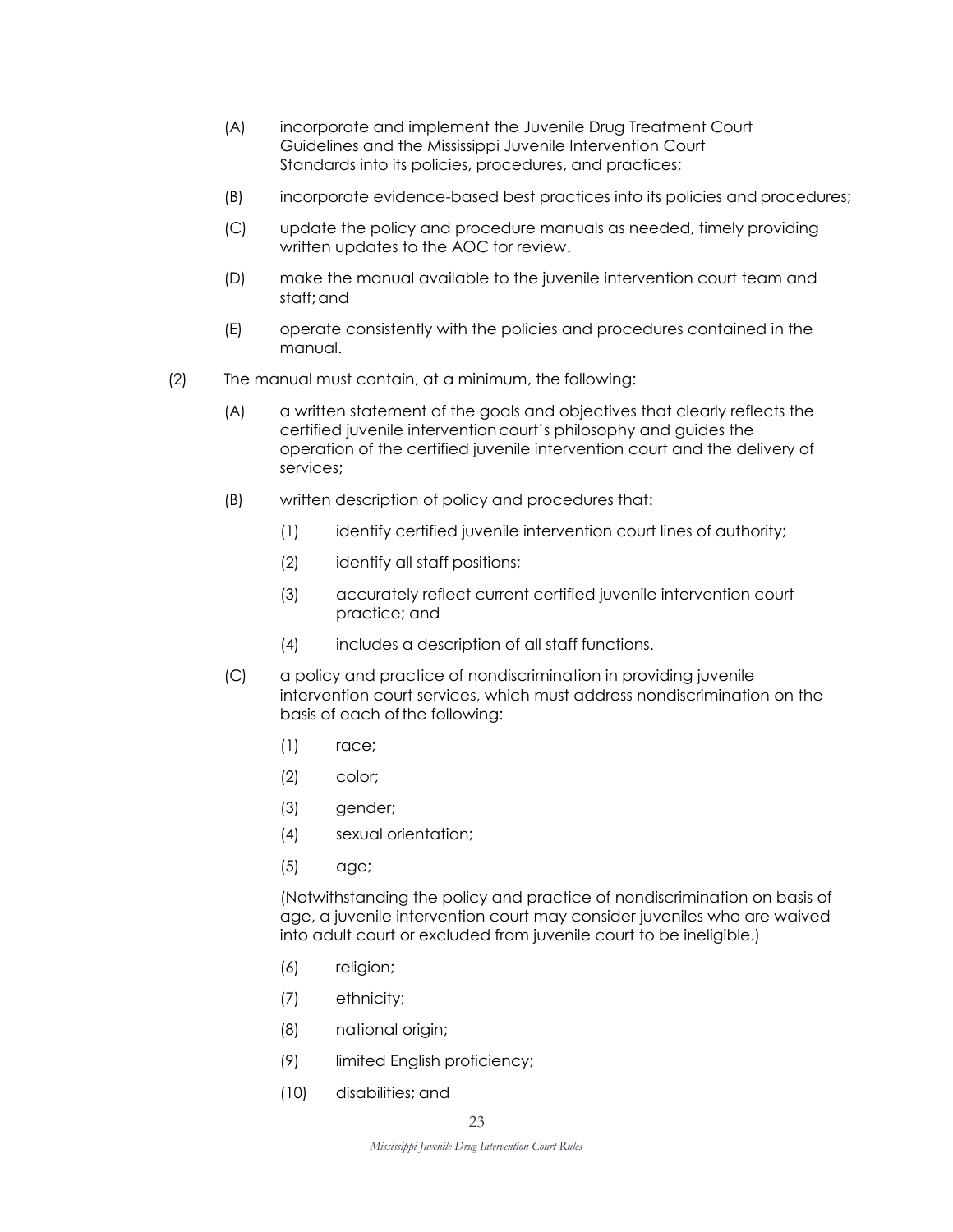- (11) ability to pay.
- (D) a description of the criteria for the acceptance of participants who are eligible to receive one (1) or more services provided by the certified juvenile intervention court;
- (E) a written policy and procedure for conducting an orientation foreach participant, and when appropriate, the participant's family;
- (F) a written policy and procedure, conforming to applicable state and federal laws, that ensures the confidentiality and security of participant records;
- (G) a written policy and procedure in place for recording participantprogress in CaseWorx, the drug intervention court case management system. All participant progress should be recorded contemporaneously in CaseWorx but not later than seven (7) days from the end of the calendar month in which the progress occurred;
- (H) a written policy and procedure for:
	- (1) terminating a participant's court imposed obligation to participate in the certified juvenile intervention court; and
	- (2) providing written notice to the court after the participant has:
		- (a) successfully complied with the treatment plan and the participation agreement; or
		- (b) violated or failed to complete any requirement of the treatment plan or the participation agreement.
- (I) a written policy and procedure for scheduling and conducting chemical tests;
- (J) a written policy and procedure regarding regular staffing to discussthe compliance or non-compliance, progress, incentives, sanctions, or termination of participants prior to the participants' scheduled court appearances;
- (K) a documented revenue schedule;
- (L) a copy of each form used by the juvenile intervention court; and
- (M) job descriptions for all juvenile intervention court personnel and volunteers, which accurately reflect their actual job situations, and describe, at a minimum:
	- (1) job title;
	- (2) qualifications;
	- (3) credentials, if applicable;
	- (4) duties and responsibilities; and
	- (5) reporting and supervisory responsibilities.
- (3) If an amendment to a certified juvenile intervention court's policy and procedure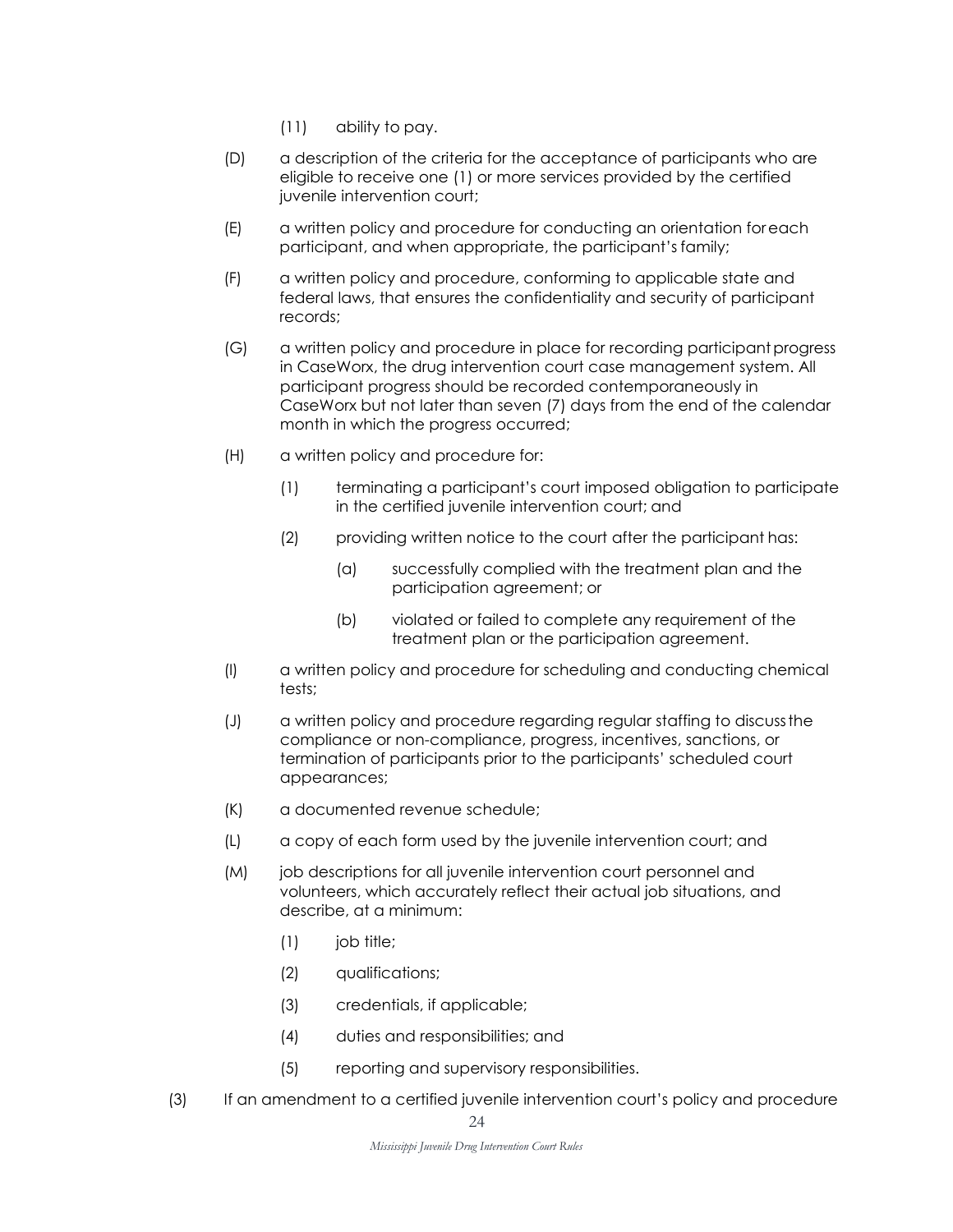manual is necessary prior to the next recertification period, the certified juvenile intervention court must timely provide the amendment to the AOC for review in a timely manner.

(b) Eligibility Screenings

A member or members of the juvenile intervention court team, or any other person, must be designated to conduct an eligibility screening. The designated member or members of the juvenile intervention court team must do each of the following:

- (1) determine the participant's legal eligibility for juvenile intervention court under Miss.Code Ann. § 9-23-15 (Rev. 2019); and
- (2) determine the participant's clinical eligibility for juvenile intervention court by conducting or providing for a screening/assessment of any substance use treatment needs; and
- (3) recommend the youth to the juvenile intervention court team as a potential participant in the certified juvenile intervention court if appropriate.
- (c) Orientation
	- (1) A certified juvenile intervention court must have and observe a written policy and procedure for conducting an orientation for each participant, and when appropriate, the participant's family. Orientation may be conducted during an individual or a group appointment and must include explanations of the following:
		- (A) specific eligibility requirements for juvenile intervention court participation;
		- (B) the services offered by the certified juvenile intervention court either directly or through referral;
		- (C) the requirements for successful completion of the certified juvenile intervention court, including a description of the scheduling and attendance requirements for court dates, chemical testing, day reporting, appointments with case managers and/or treatment providers, ancillary services, and other regularly scheduled requirements;
		- (D) conduct and behavior that could result in sanctions or termination from juvenile intervention court;
		- (E) possible sanctions for non-compliance with juvenile intervention court requirements;
		- (F) information about the treatment providers used by the juvenile intervention court; and
		- (G) information about any treatment, confirmatory drug-testing, and/or restitution costs to participants and the procedure and schedule for paying those costs. (In accordance with Miss. Code Ann. §43-21-205, no court costs shall be charged against any party to a petition. Juvenile Intervention Court is an extension of the Youth Court, therefore, no participation fee may be charged to the parties.)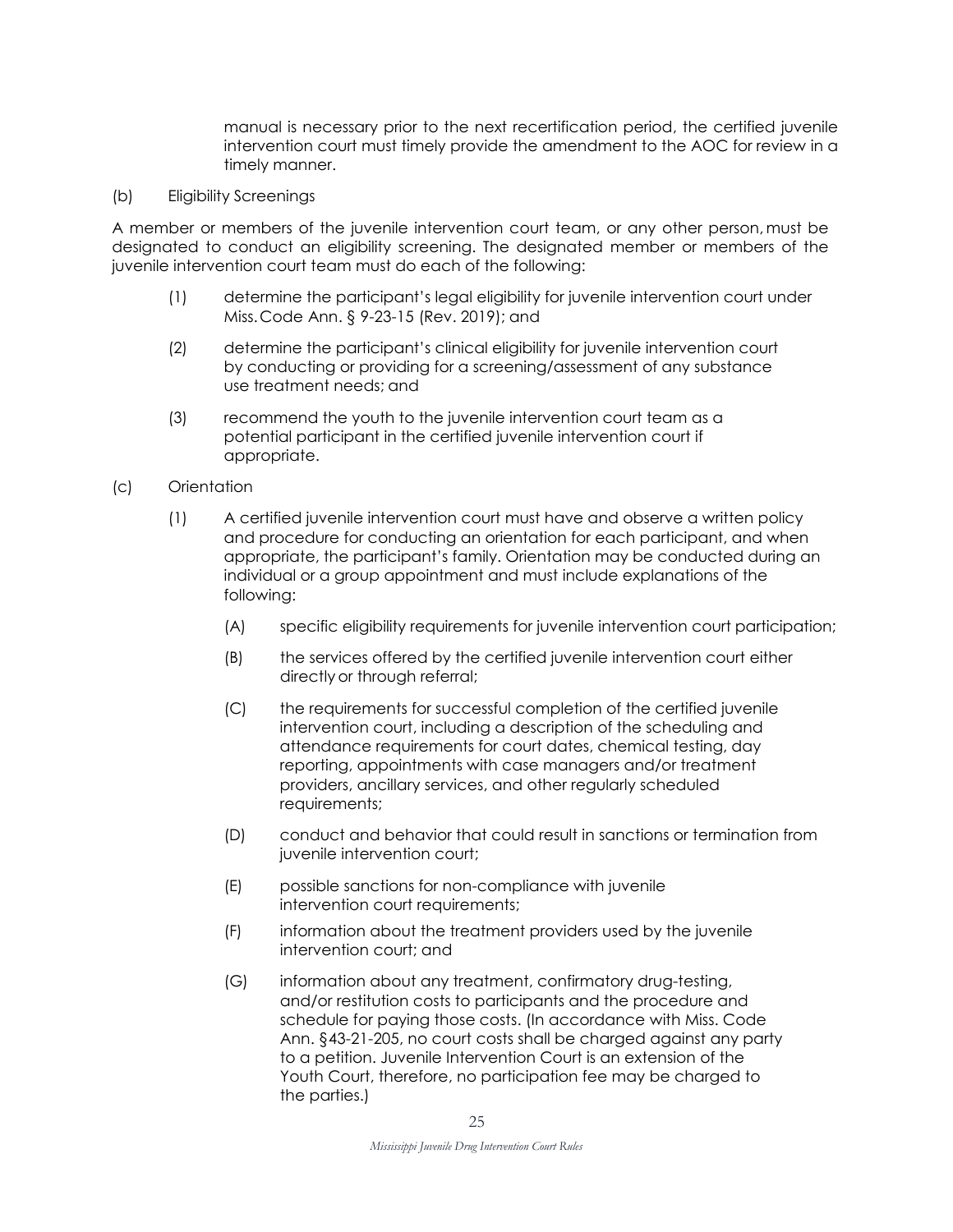(2) A certified juvenile intervention court must have an Orientation Acknowledgment form to advise each participant in writing of the information described in subsection (1). The form must contain a signature line and date line for the participant to indicate that the participant has been provided a copy of the form and understands the information provided. It must also contain the signature and date of the juvenile intervention court staff member who conducted the orientation. The certified juvenile intervention court must place the form or the signature page with the participant's original signature and date in the participant's record.

#### (d) Privacy and Confidentiality of Records

- (1) A certified juvenile intervention court must have a written policy and procedure, in accordance to Miss. Code Ann. § 43-21-251(2) and conforming to any other applicable state and federal laws, that ensures the confidentiality and security of participant records. The juvenile intervention court must specify in its policy and procedure manual how participant confidentiality is maintained.
- (2) A certified juvenile intervention court must have a Notice of Rights of Confidentiality form and a Consent for Disclosure form to inform a participant of his/her privacy rights and to obtain the necessary consent for the release of confidential information to specified individuals for defined purposes. The forms should follow the model forms provided by the AOC. The Consent for Disclosure form must meet the following requirements:
	- (A) contain a statement indicating that the participant understands that matters relating to the participant's case and compliance will be discussed in open court;
	- (B) contain a signature and date line for the participant and his/her parent(s) or guardian(s) to indicate that the participant and his/her parent(s) or guardian(s) understand the rights described in the form;
	- (C) contain a signature and date line for a juvenile intervention court staff member; and
	- (D) any blank lines remaining after the form has been completed must be crossed out or marked "N/A" to ensure the forms cannot be altered after being signed by the participant.

The certified juvenile intervention court must place the form with the participant's, his/her parent's or guardian's original signatures and dates in the participant's record.

- (e) Participation Agreement for Juvenile Intervention Court Participants
	- (1) A certified juvenile intervention court must develop and utilize a participation agreement that contains each of the following:
		- (A) the county of jurisdiction of the certified juvenile intervention court;
		- (B) all parties to the participation agreement;
		- (C) the terms under which the participant enters the program, whether as a result of an adjudication of a delinquent offense, a condition of probation, or the result of a violation of probation;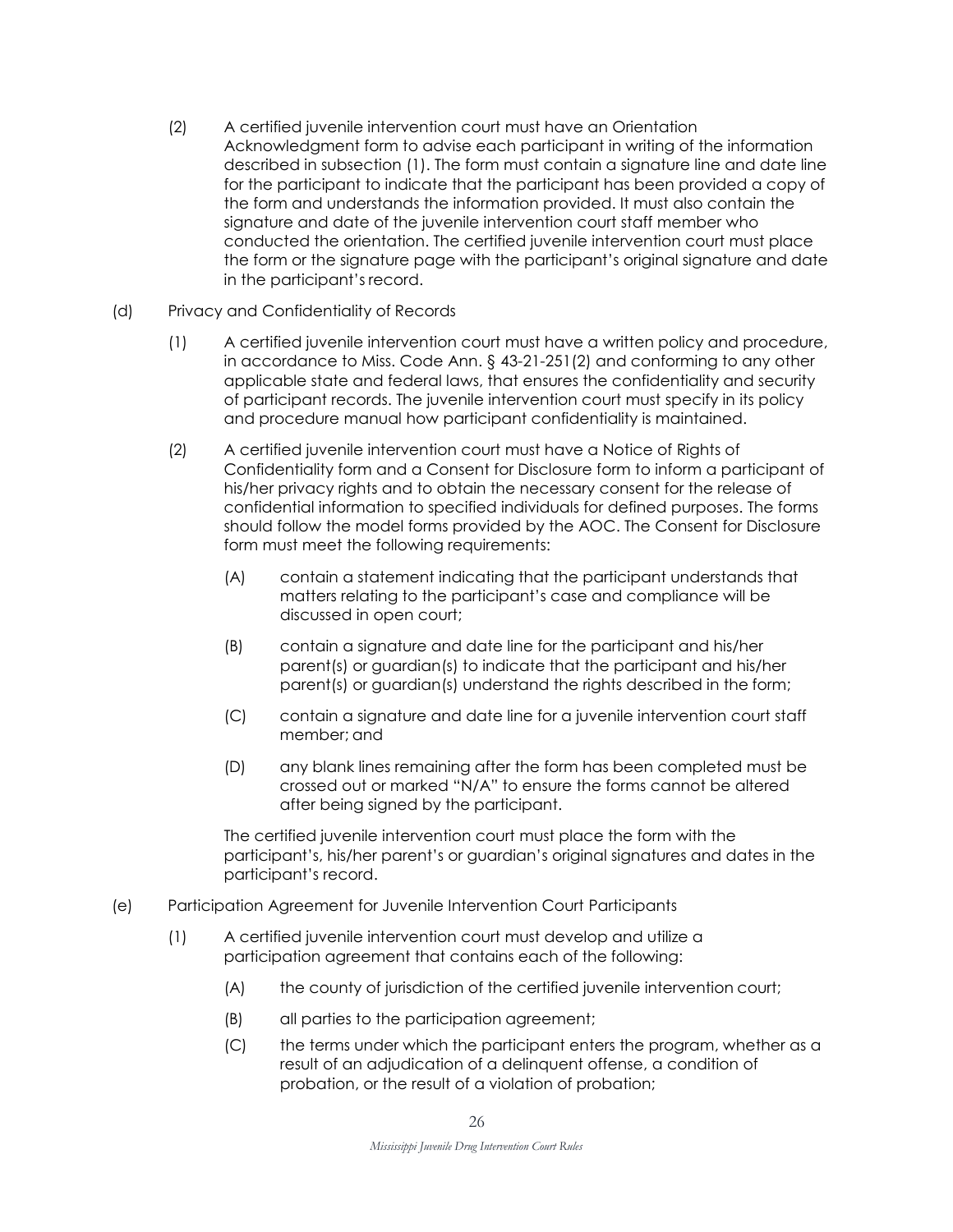- (D) the case number or cause number;
- (E) the minimum and approximate maximum length of the juvenile intervention court program;
- (F) a list of juvenile intervention court requirements and participant responsibilities;
- (G) the effect of successful completion of juvenile intervention court on the participant's case;
- (H) the consequences to the participant of unsuccessful completionof or termination from the juvenile intervention court;
- (I) full disclosure of any and all financial obligations that may be imposedon a juvenile intervention court participant. These financial obligations shall not conflict with the disposition order; and
- (J) a statement indicating that participation is contingent upon the participant's consent to the discussion in open court of information that would otherwise be confidential, relating to the participant's case and compliance.
- (2) A certified juvenile intervention court must provide each participant the opportunity to review the participation agreement with the advice of counsel.
- (3) The participation agreement must include the signature of the juvenile interventioncourt coordinator, participant, participant's defense counsel, and the participant's parent/guardian. A copy of the signed and dated participation agreement must be maintained in the participant's record and a copy shall be provided to the participant.
- (f) Case Management
	- (1) The Drug Intervention Court Case Management System (CaseWorx) shall be the primary case management system used by all certified juvenile intervention court programs. The use of CaseWorx as the primary case management system is subject to change by adoption and approval by the AOC. The CaseWorx shall be used to track participant progress, including both financial and programmatic progress, from initial screening and throughout the program until release from the juvenile intervention court's supervision.
	- (2) The CaseWorx case management program shall be used in conjunction with the Mississippi Youth Court Information Delivery System (MYCIDS) as required by Mississippi Supreme Court's Administrative Order No. 2015-AD-00001. As Juvenile Intervention Courts fall under the authority of the local Youth Court, the following shall be required as a minimum standard: (1) Youth Courts to prepare all court orders, petitions, summons, and notices in MYCIDS; (2) Youth Courts to save all documents filed in a Youth Court case in MYCIDS; and (3) Youth Courts to timely input, into MYCIDS, all intake, custody, referral, petition, and hearing data related to a youth, his or her family, and the Youth Court's involvement with the same.
	- (3) A certified juvenile intervention court must have a written policy and procedure in place for recording participant progress in CaseWorx. All participant progress should be recorded contemporaneously in CaseWorx but not later than seven (7) days from the end of the calendar month in which the progress occurred.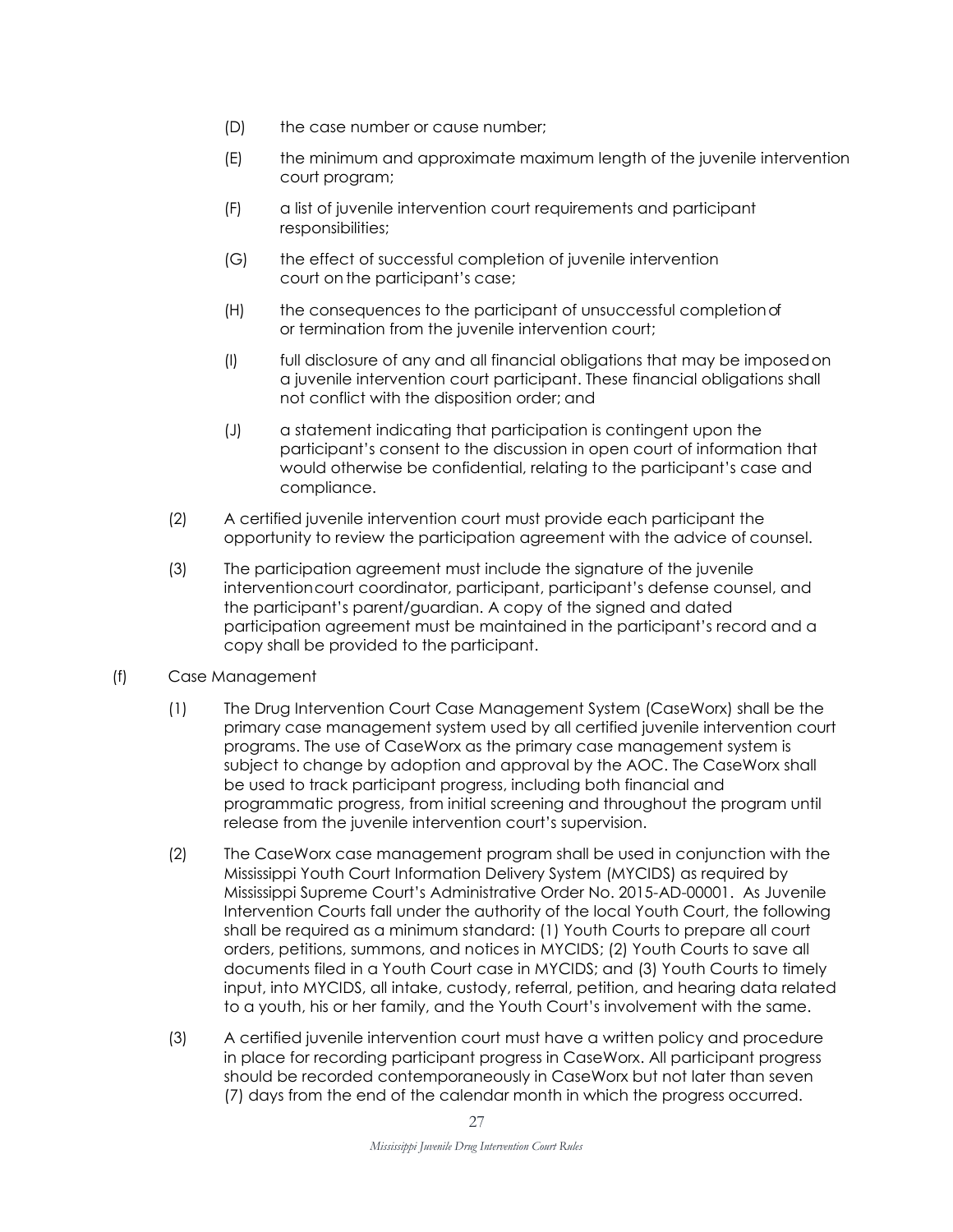- (4) The certified juvenile intervention court must monitor the progress of each participant in satisfactorily completing the participant's treatment plan goals and participation agreement and other requirements governing the participant's progress, conduct, and performance during participation in the certified juvenile intervention court. The monitoring procedure must, at a minimum, be capable of determining participants who have:
	- (A) failed, as scheduled or required, to meet treatment plan goals;
	- (B) failed to comply with the participation agreement requirements and/or with the rules of conduct of a service provider to which the participant was referred;or
	- (C) been successfully discharged or unsuccessfully terminated by a service provider to which the participant was referred.
- (5) The juvenile intervention court coordinator shall be responsible for maintaining an accurate and current listing of all persons with access to the Drug Intervention Court Case Management System (CaseWorx) along with their assigned level of access. It shall be the duty of the juvenile intervention court coordinator to immediately block access to CaseWorx for any previous user who is no longer working for the juvenile intervention court program.
	- (A) The juvenile intervention court coordinator is responsible for assigning users the appropriate levels of access in CaseWorx necessary for the performance of their jobs.
	- (B) The juvenile intervention court coordinator is responsible for ensuring that all users sign a confidentiality form prior to receiving access and provide a copy to AOC.
- (g) Chemical Testing
	- (1) A certified juvenile intervention court must establish and follow a written policyand procedure for scheduling and conducting chemical tests.
	- (2) At a minimum, the policy on chemical tests must address the following:
		- (A) the specific method or methods of chemical testing used by the juvenile intervention court;
		- (B) what samples the juvenile intervention court collects and tests, such as urine, blood, breath, sweat, saliva, and hair;
		- (C) substances identified by the tests;
		- (D) frequency and randomization of drug testing schedules;
		- (E) circumstances requiring a confirmation test, if any;
		- (F) the juvenile intervention court's procedures for confirmation including the type of confirmation test used;
		- (G) the party responsible for paying the cost of a confirmation test;
		- (H) collection procedures including chain of custody; and
		- (I) procedures in place to ensure samples, reagents, and testing equipment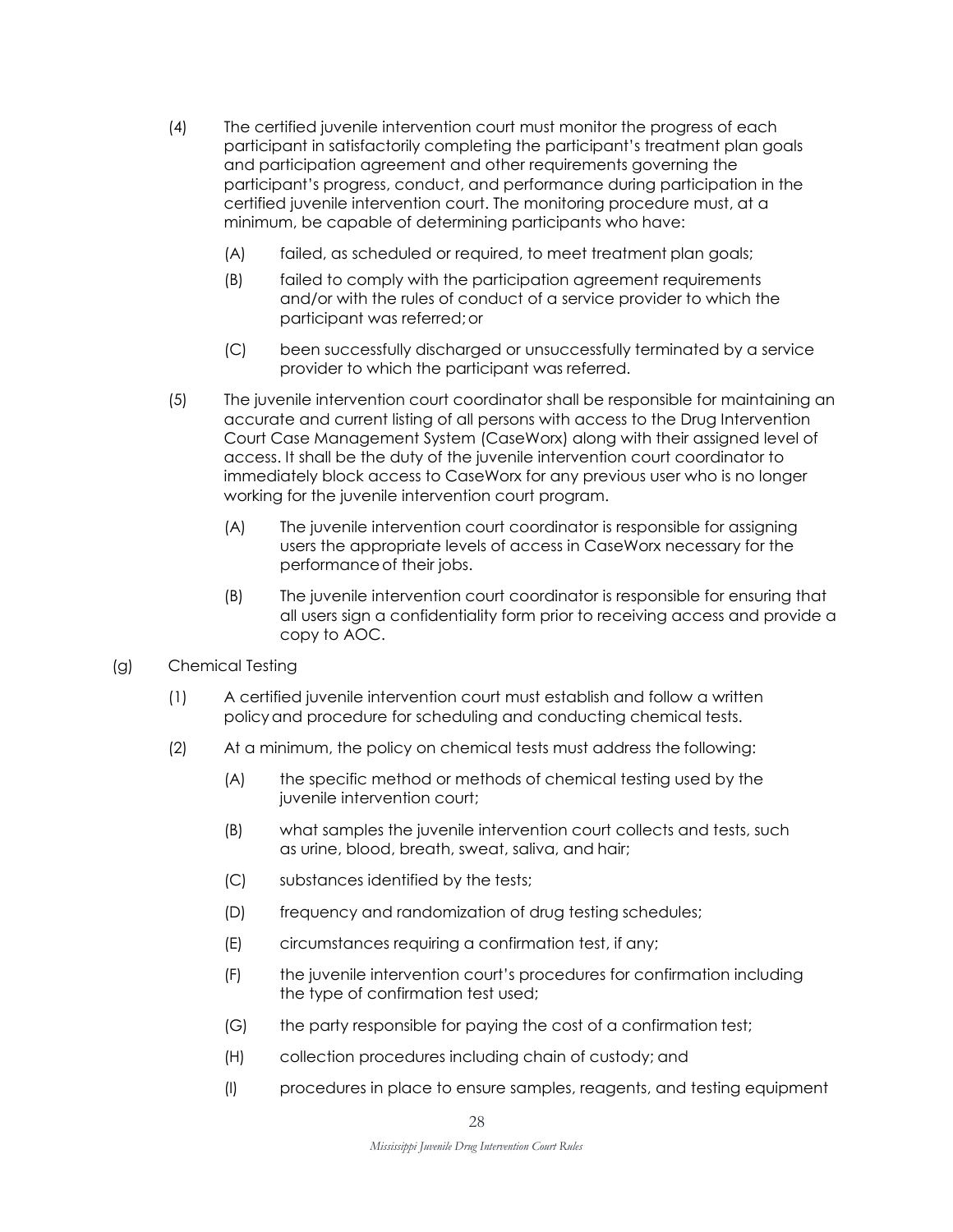#### are in a secure environment.

#### (h) Staffing

The juvenile intervention court team must establish a written policy and practice regarding staff meetings to discuss the compliance or non-compliance, progress, incentives, sanctions, or termination of participants prior to the participants' scheduled court appearances. All of the required members of the juvenile intervention court team, see §12, shall participate in staffing. A certified juvenile intervention court's staffing shall occur at the same frequency of its court status hearings, preferably be face-to-face meetings, and shall be closed to the public. Since outcomes in juvenile intervention courts are optimal when participants appear in court no less frequently than every two weeks, a certified juvenile intervention court's staffing and court hearings are expected to occur no less frequently than every two weeks.

#### (i) Treatment Providers

- (1) Any substance use treatment or mental health provider to which the certified juvenile intervention court refers participants must be licensed and certified by the Mississippi Department of Mental Health, other appropriate state agency, the equivalent agency of another state, or the appropriate accreditation and licensing board. Written confirmation of a provider's valid license and/or current certification must be maintained on file with the juvenile intervention court and with the AOC.
- (2) Juvenile intervention courts should have a written referral agreement or memorandum of understanding (MOU) with the treatment services providers that at a minimum includes procedures for the following:
	- (A) initiation and acceptance of referrals;
	- (B) exchange of participant-related information; and
	- (C) post-referral reporting by the treatment services provider that enables the juvenile intervention court to perform its participant-monitoring responsibilities.

#### (j) Status Hearings/Court Hearings

The juvenile intervention court team must establish a written policy and procedure regarding regular status hearings or court hearings that are expected to occur at the same frequency of the juvenile intervention court staffing. Only the needed members of the juvenile intervention court team should be available for a status or court hearing.

#### **Section 20 Programmatic Reporting**

A monthly programmatic report includes specific details, information, and progress of all participants enrolled in the certified juvenile intervention court program. As part of the monthly programmatic report, a certified juvenile intervention court must collect and submit to the AOC each month the following data, in accordance with Miss. Code Ann. §9-23- 11(4)(a)(Rev. 2019):

- (i) Total number of participants on the first day of the month;
- (ii) Total number of participants on the last day of the month;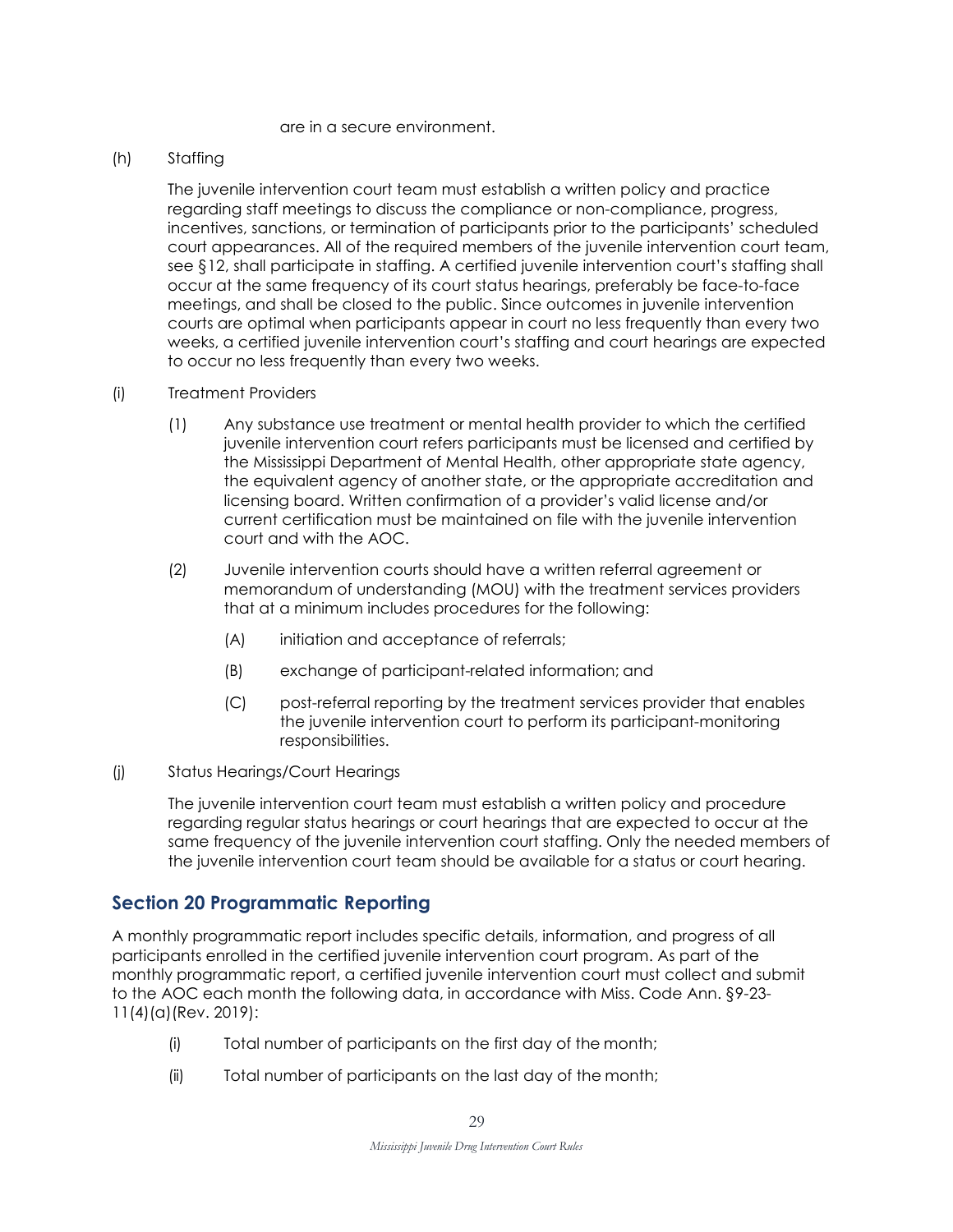- (iii) Total number of participants who were enrolled into the juvenile intervention court program in the month;
- (iv) Total number of participants who successfully completed the juvenile intervention court in the month;
- (v) Total number of participants who left the program in the month for any reason other than successful completion of the program;
- (vi) Total number of participants who were detained for a new delinquent offense while in the juvenile intervention court program during the month;
- (vii) Total number of participants who were adjudicated for a new delinquent offense while in the juvenile intervention court program during the month; and
- (viii) Total number of participants who committed at least one (1) violation while in the juvenile intervention court program and any resulting sanction(s).

In addition to the aforementioned statutory requirements of the monthly programmatic report, the certified juvenile intervention court must provide any other data or information as required by the AOC.

- (a) By the twentieth (20th<sup>)</sup> day of each month, each certified juvenile intervention court program must submit to the AOC a programmatic report which details the status of participants enrolled in or dismissed from the program. The submission of the programmatic report must include supporting documentation to reflect the activity of the previous month.
- (b) Programmatic reports may be either uploaded, e-mailed, or sent by U.S. mail to the AOC andmust be signed and dated by both the juvenile intervention court judge and coordinator. Do NOT send by more than one (1) method.
	- (1) Upload URL:

https://courts.ms.gov/upload/fileupload.php

(2) E-mail[:](mailto:interventioncourts@courts.ms.gov)

[interventioncourts@courts.ms.gov](mailto:interventioncourts@courts.ms.gov)

(3) U.S. Mail

Administrative Office of Courts

Attn: Intervention Courts Operations Analyst

P.O. Box 117

Jackson, MS 39205-0117

- (c) Failure to submit programmatic reports by the twentieth (20th) day of each month may jeopardize the juvenile intervention court's ability to receive reimbursement in a timely manner.
- (d) During their initial startup year, new juvenile intervention courts shall report monthly like established juvenile intervention courts and shall show a steady progress of growth toward their program goals. If absence of reasonable progress is shown, the AOC will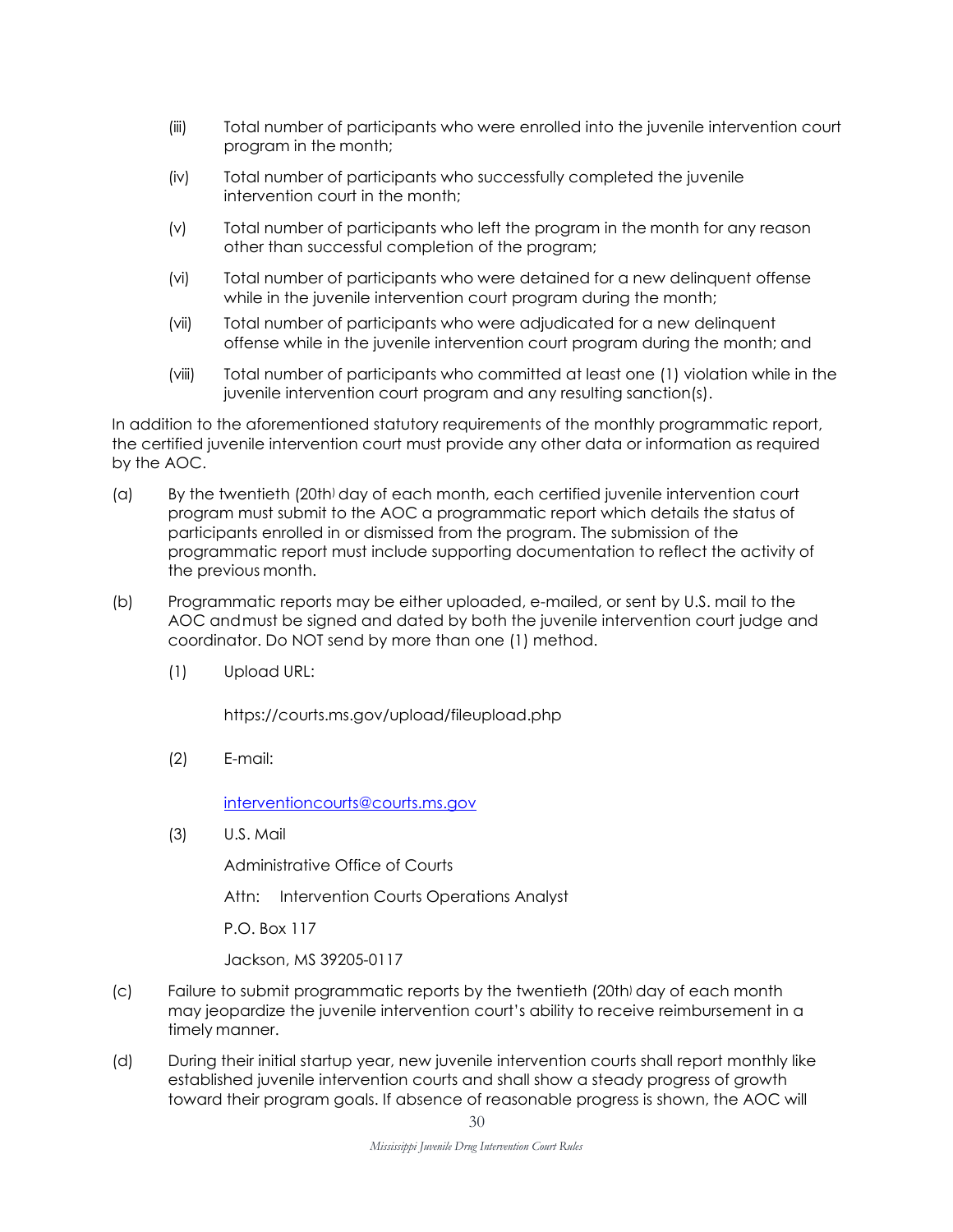consider issuance of warnings, sanctions, or reductions in reimbursementamounts.

(e) Each juvenile intervention court program is responsible for maintaining a monthly file of all documentation that ties participant progress to the monthly programmatic report. This paper or electronic file must be readily available for review by AOC. Programmatic data and supporting documentation shall be maintained for a period of three (3) state fiscal years in addition to the state fiscal year in progress and in accordance with the policies of the Mississippi Department of Archives and History.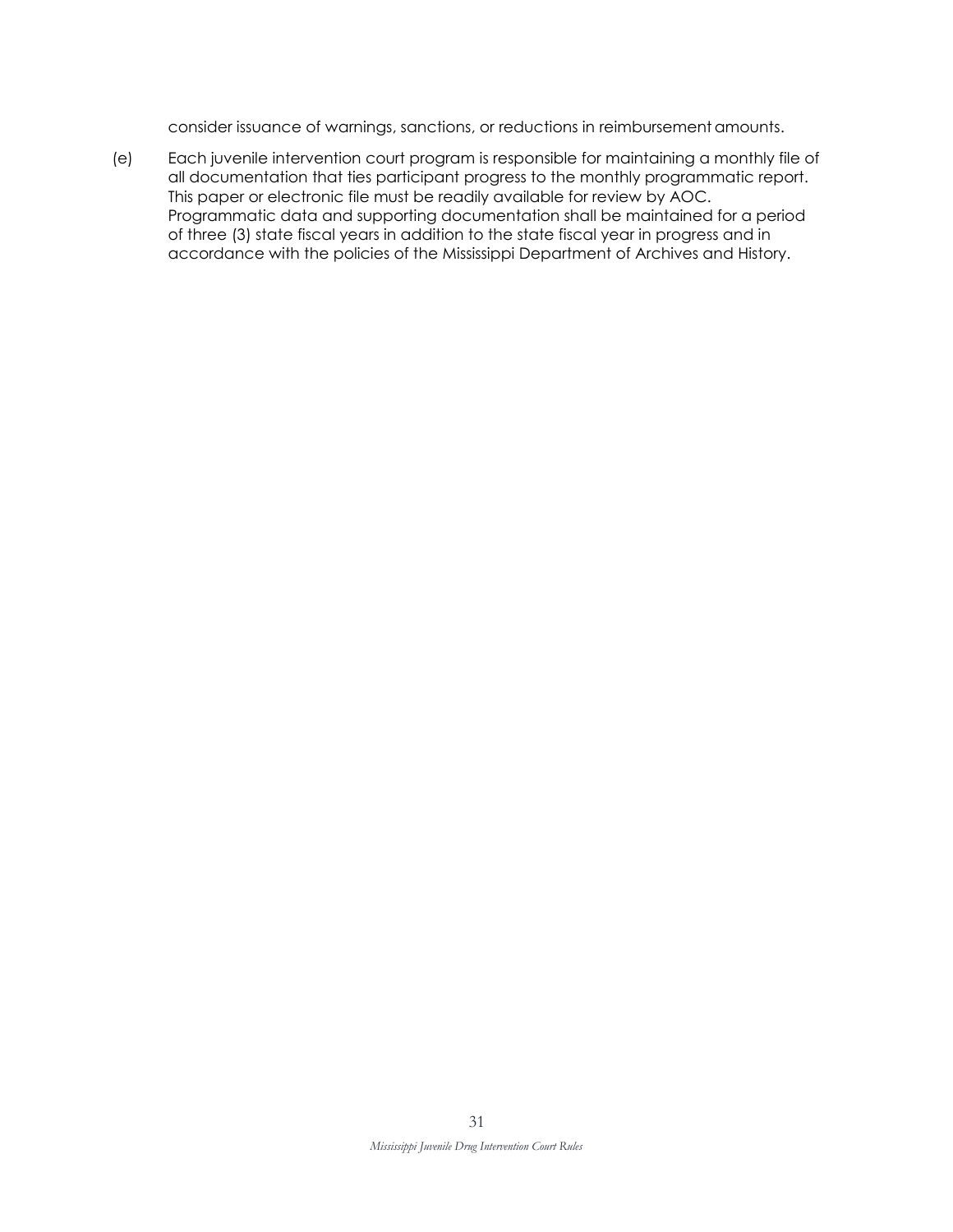# **II. FISCAL MANAGEMENT**

## **Section 21 Funding Authorization**

- (a) Certified juvenile intervention court programs operating in Mississippi may qualify for state funding. The source of the funding comes from a bill passed by the Mississippi Legislature during its 2004 Regular Session. The purpose of this funding is to provide funding to all certified juvenile intervention court programs operating in Mississippi. Distinct guidelines and standards have been created by the State Intervention Courts Advisory Committee and must be met by the juvenile intervention court program in order to receive and maintain annual funding. Failure to meet these guidelines and standards can result in the loss of funding for a juvenile intervention court program.
- (b) Any new juvenile intervention court seeking access to state intervention court funds must have received a certificate of approval or a provisional certificate of approval as acertified intervention court program through the AOC.
- (c) Any established juvenile intervention court seeking access to state intervention court funds must have received a Certificate of Approval during the re-certification cycle immediately preceding the request for state intervention court funds.
- (d) Any juvenile intervention court that is not certified by the AOC, or an applicant whose plan of operation does not comply with the requirements of certification under these rules, shall not receive a favorable review orrecommendation from the AOC on any application for funding of services from state, federal, or private funding sources.

## **Section 22 Fiscal Management Requirements**

- (a) A certified juvenile intervention court:
	- (1) may set and require the assessment and collection of fees authorized by Miss. Code Ann. § 9-23-19 (Rev. 2019).
	- (2) must establish written procedures concerning the receipt of and accountabilityof fees collected.
	- (3) must establish a Local Juvenile Intervention Court Fund and/or a separate budget department within the County or State Treasury, maintained by the County or Municipality's fiscal officer. All expenditures associated with each juvenile intervention court must adhere to County or State purchasing regulations. All revenue associated with each juvenile intervention court must be on deposit within the County or State. A certified juvenile intervention court shall not maintain an independent bank account or a petty cash fund. State or Local intervention court monies shall not be maintained outside of the County of State Treasury.
	- (4) must deposit all revenue and/or monies derived from any source into the Local Juvenile Intervention Court Fund. The Local Juvenile Intervention Court Fund shall be used exclusively for juvenile intervention court-related expenses.
	- (5) state or local juvenile intervention court monies shall not be used to supplement pre-existing salaries of non-juvenile intervention court personnel. Supplemental compensation may only be provided to non-juvenile intervention court personnel for the performance of additional, after-hours duties that are not normally part of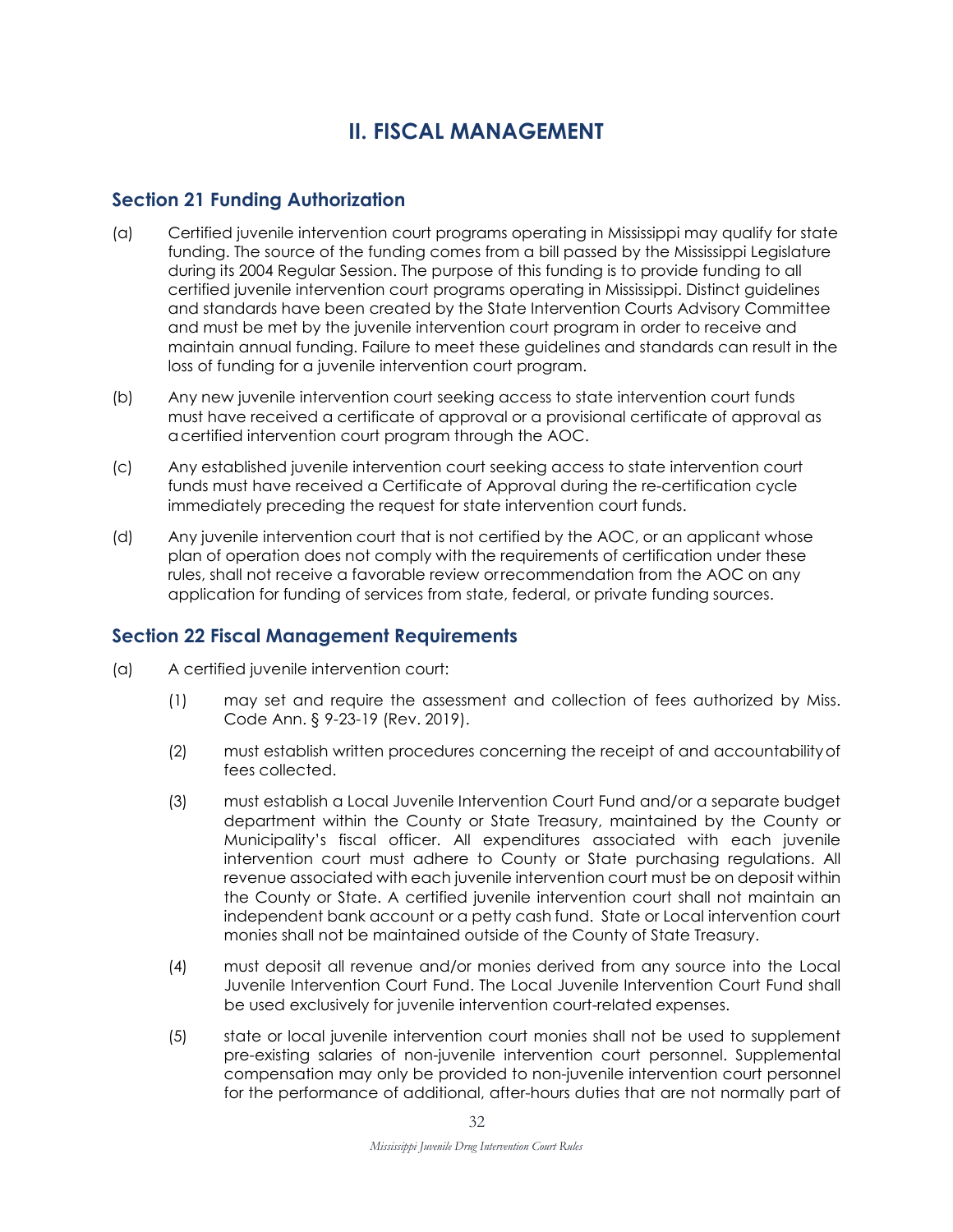the employee's job description.

- (6) State or local juvenile intervention court monies may be used to reimburse a timeapportioned percentage of salary of a non-juvenile intervention court employee for the performance of additional, after-hours duties, that are not normally part of the employee's job description, who is receiving a full-time salary elsewhere.
- (7) In accordance with Miss. Code Ann. §43-21-205, no court costs shall be charged against any party to a petition. Juvenile Intervention Court is an extension of the Youth Court, therefore, no participation fee may be charged to the parties.
- (8) A certified juvenile intervention court program may allow juvenile intervention court staff members to accept monies. If a certified juvenile intervention court program chooses to accept monies directly, the certified juvenile intervention court must:
	- (A) Identify a primary and secondary juvenile intervention court staff member assigned the responsibility for collection of monies.
	- (B) Ensure that both the primary and secondary collection staff designated pursuant to subsection (5)(A) are bonded.
	- (C) Provide to the AOC copies of all bonds issued to juvenile intervention court personnel. Copies shall also be kept on file at the local juvenile intervention court.
	- (D) Not accept cash.
- (b) The certified juvenile intervention court must have developed and implemented an accounting system with the capability to ensure financial transactions are thoroughly documented and handled in a uniform and consistent manner.
- (c) The certified juvenile intervention court must have a current budget.
- (d) It is the responsibility of the juvenile intervention court coordinator to ensure the certified juvenile intervention court is operating within its annual budget approved by the AOC.
- (e) Each juvenile intervention court program is responsible for maintaining a monthly file of all documentation that ties the expenditures to the monthly report. This file must be readily available for review by AOC. Each juvenile intervention court program is responsible for maintaining records to support expenditures for a period of three (3) state fiscal years in addition to the state fiscal year in progress.

## **Section 23 Budget Information**

(a) The program year for the Mississippi Intervention Court Program shall coincide with the State's fiscal year beginning July 1 and ending June 30 of the following year. Each juvenile intervention court is required to submit an annual request for program funding to the AOC, no later than sixty (60) days before the beginning of each program year. The request should be submitted by either mail, upload or email to: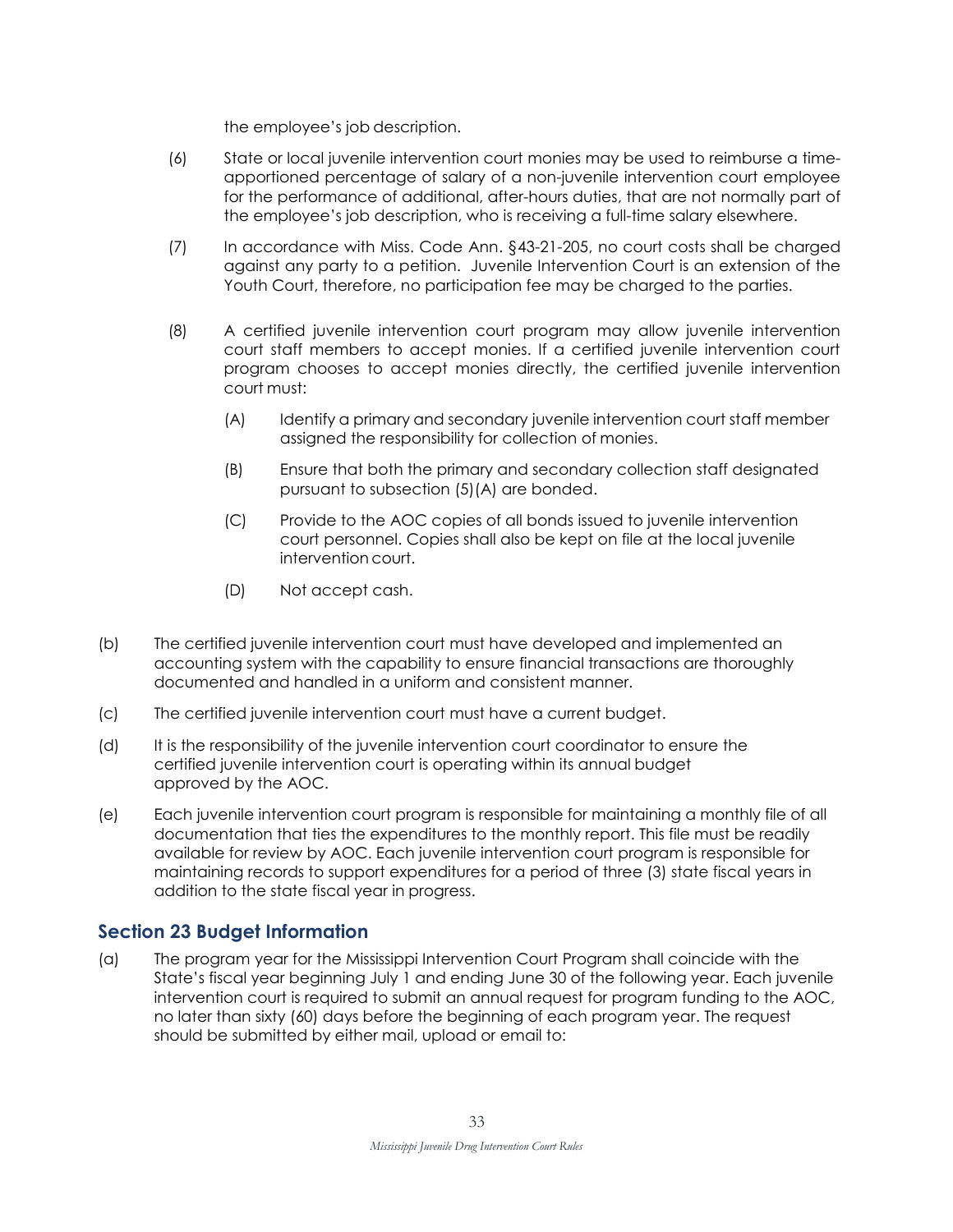Administrative Office of Courts Attn: Intervention Courts Financial Analyst P.O. Box 117 Jackson, MS 39205

#### [interventioncourts@courts.ms.gov](mailto:interventioncourts@courts.ms.gov)

- (b) Existing juvenile intervention courts are encouraged to review their prior year expenditures to date as part of the request process. Each court must provide detailed justification for the requested funding by submitting a budget narrative along with the Annual Intervention Court Budget Request form, signed and dated by the juvenile intervention court judge and individual responsible for the juvenile intervention court's financials. Budgets must be submitted on approved AOC forms. Final budget awards for each juvenile intervention court should be established no later than June 30<sup>th</sup>.
- (c) During their initial year, new juvenile intervention courts shall report monthly like established juvenile intervention courts and shall show a steady progress of growth toward their budgeted goals. If absence of reasonable progress is shown, the AOC will consider issuance of warnings, sanctions, or reductions in reimbursementamounts.
- (d) Along with the Annual Intervention Court Budget Request form and supporting budget narrative, a juvenile intervention court shall include any and all contracts or memorandums of understanding associated with the submitted budget. The contracts must be current for the fiscal year and previously approved by the appropriate Board of Supervisors.

## **Section 24 Budget Narrative**

The following budget line items, if requested, should include detailed information to assist the AOC in determining the proper amount of funding for the juvenile intervention court program.

- (a) Salaries/Fringe Benefits
	- (1) Include personnel who work directly for the juvenile intervention court program, excluding treatment staff. Information in this section must include each employee's annual salary and fringe benefits, either percentage of time on the project or Full-Time Equivalent (FTE) (1 FTE=100%), and the duration of the budget request period. This listing may include the juvenile intervention court coordinator, case manager(s), and field officer(s).

#### *Note: Please do NOT include treatment personnel in this category.*

- (2) Include all employees being reimbursed by AOC funds, local juvenile interventioncourt funds, grant funds, local government funds, and private foundation/donation funds *with the exception of in-house treatment employees*.
- (3) All salaries shall be limited to the current pay scales provided in this policy, or if the position salary is not outlined in this policy, the salary of similar or equivalent positions as defined by the Mississippi State Personnel Board.
- (4) Fringe benefit percentage can include FICA, Medicare, unemployment,worker's compensation, retirement match, and/or health insurance. The percentage will fluctuate between employees. A juvenile intervention court coordinator or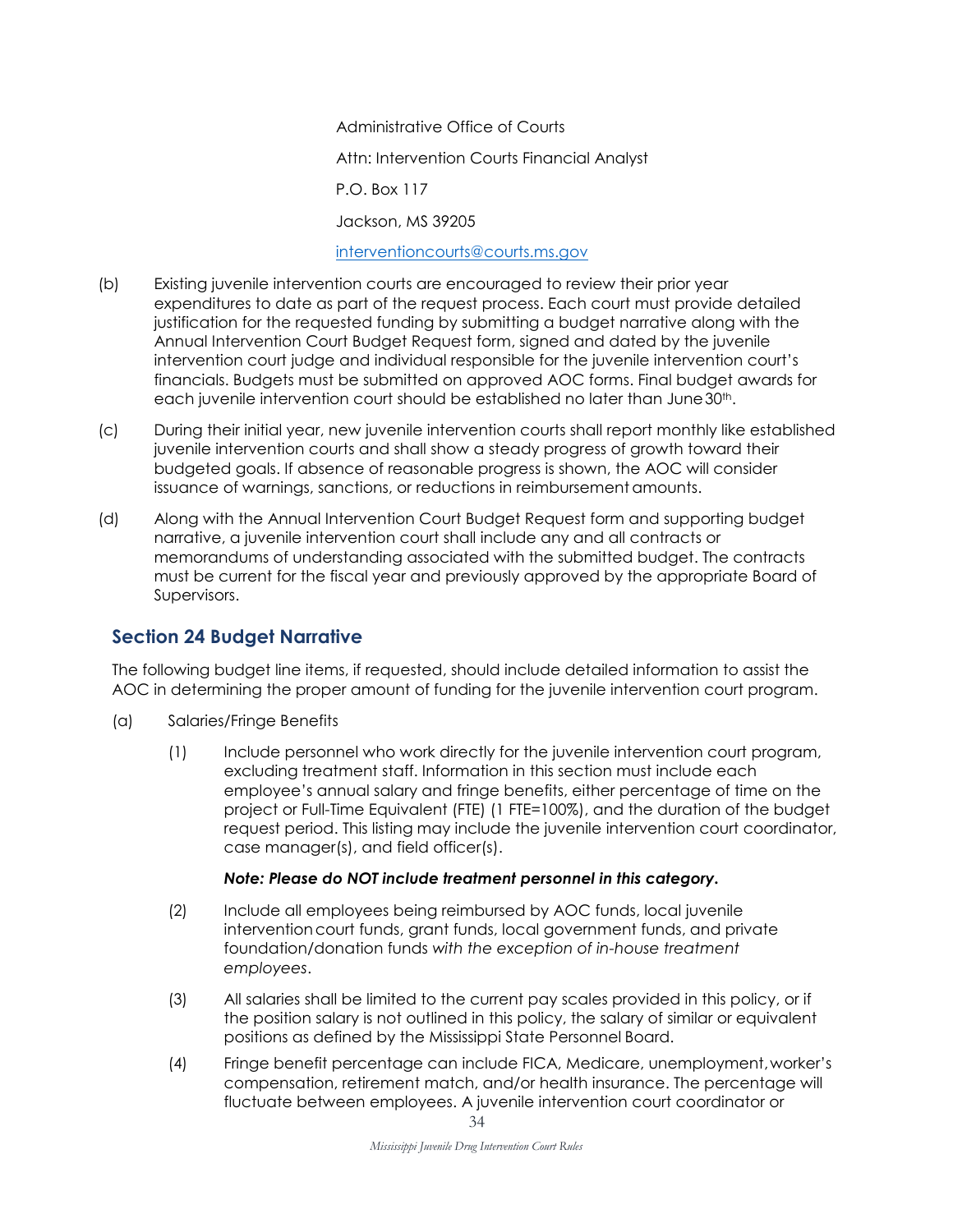financial person should confirm with its county and the previous year's salaries and fringe benefits to support the budget request.

(5) All full-time juvenile intervention court personnel shall receive the same benefits as are received by full-time county employees in the lead county. Referee juvenile intervention court personnel shall be paid by the lead county.

#### (b) Treatment

- (1) Include the costs of a juvenile intervention court's clinical treatment program, including the costs of substance use disorder and/or mental health screenings or assessments, detoxification services, inpatient treatment, residential treatment, outpatient services, etc.
- (2) If treatment is provided in-house (by a licensed court employee), the salary, fringe benefits, and expense information of these clinicians should be explained in this category. Also, include the costs of any part-time or contractual treatment/counselingpersonnel.
- (3) Recurring, contractual service charges for a treatment provider, program, or facility should be included under the treatment category. A contract approved by your county's Board of Supervisors must be provided to the AOC for compliance.
- (4) Treatment materials for participants or training materials for treatment providers, such as software, DVDs, orbooks should also be included in treatment.
- (c) Testing/Lab Expenses
	- (1) Include the entire cost of laboratory expenses such as urine screening and analysis.
	- (2) If drug screening is performed in-house, include the cost of supplies andreagents.
	- (3) The cost of testing and laboratory equipment should be included underthis category whether the equipment is leased or bought outright.
	- (4) All shipping costs associated with testing and lab materials should also be included.
	- (5) Confirmation testing costs.
- (d) Travel/Training
	- (1) Only juvenile intervention court personnel may use juvenile intervention court funding for travel/training purposes. Juvenile intervention court funding shall not be used for travel or training for youth court staff, other state or county staff, or any other individuals who do not work directly in, or provide services to or oversight of, the juvenile intervention court program.
	- (2) Include all costs associated with continuing education, training, national or state conferences, membership costs, and meetings directly related to the juvenile intervention court program.
	- (3) Include registration or conference fees for training whether in-state orout-ofstate.
	- (4) Include in-state travel for training purposes or approved non-commuting and daily mileage for program coordination. Juvenile intervention court staff should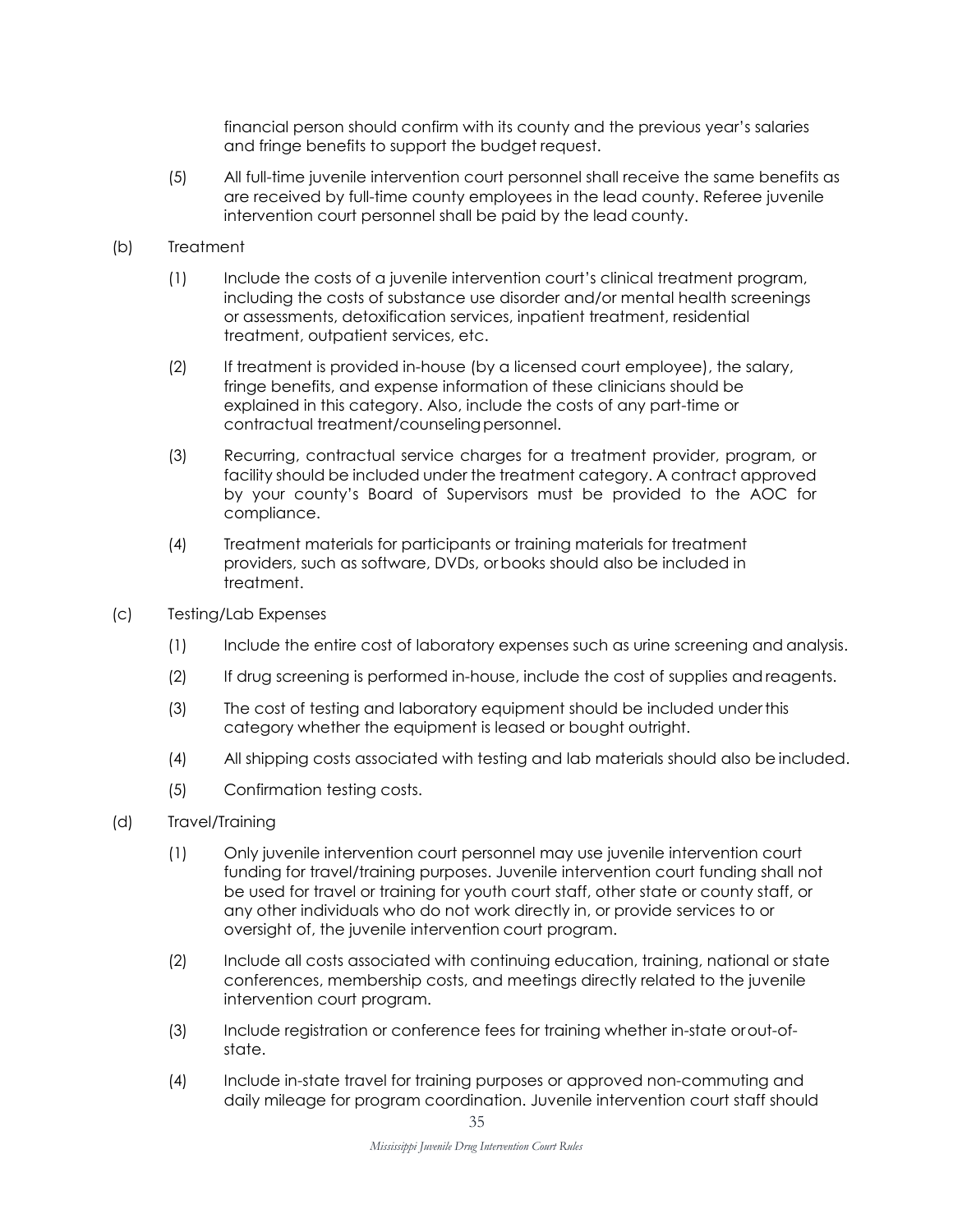adhere to the lead county's travel regulations and reimbursement rates.

- (5) Out-of-State Travel
	- (A) Any juvenile intervention court program using state funds, approved through the AOC, shall be reimbursed for no more thanfour (4) out-ofstate trips per year (i.e. 1 person on 4 trips or 4 persons on 1 trip).
	- (B) All out-of-state travel shall be limited to juvenile intervention court-related training such as those provided by the National Association of Drug Court Professionals, National Drug Court Institute, State Drug Court Associations, National Council of Juvenile and Family Court Judges, National Council of Juvenile Justice, Department of Justice, or Judicial College-sponsored intervention court training conferences.
	- (C) All travel reimbursements must comply with the AOC travel guidelines.
- (e) Commodities
	- (1) In general, commodities are tangible items not tagged with an asset sticker.
	- (2) The following items are examples of commodities:

Office supplies (pens, paper, stapler)

Printed materials (letterhead, certificates)

Fuel for vehicle

Carrying case for a laptop

Postage meter supplies (ink, labels)

Books for juvenile intervention court employee use

Incentive gift cards or awards for a participant

**Ammunition** 

Vehicle needs: tires, windshield, duplicate car keys, headlights, etc.

Food/food supplies for graduation ceremonies

- (3) A juvenile intervention court employee is prohibited from receiving a check from the county made payable to said juvenile intervention court staff member in advance for the purchase of commodities. The juvenile intervention court is encouraged to always use the county's purchase order system to secure items. However, if a juvenile intervention court staff member purchases items with personal funds and requests reimbursement from the county, a receipt must be provided, and the employee must follow the county's guidelines for reimbursement. This same documentation shall be provided to the AOC within the supporting documents attached to the monthly Intervention Court Fiscal Reporting form.
- (f) Contractual Services
	- (1) Examples include: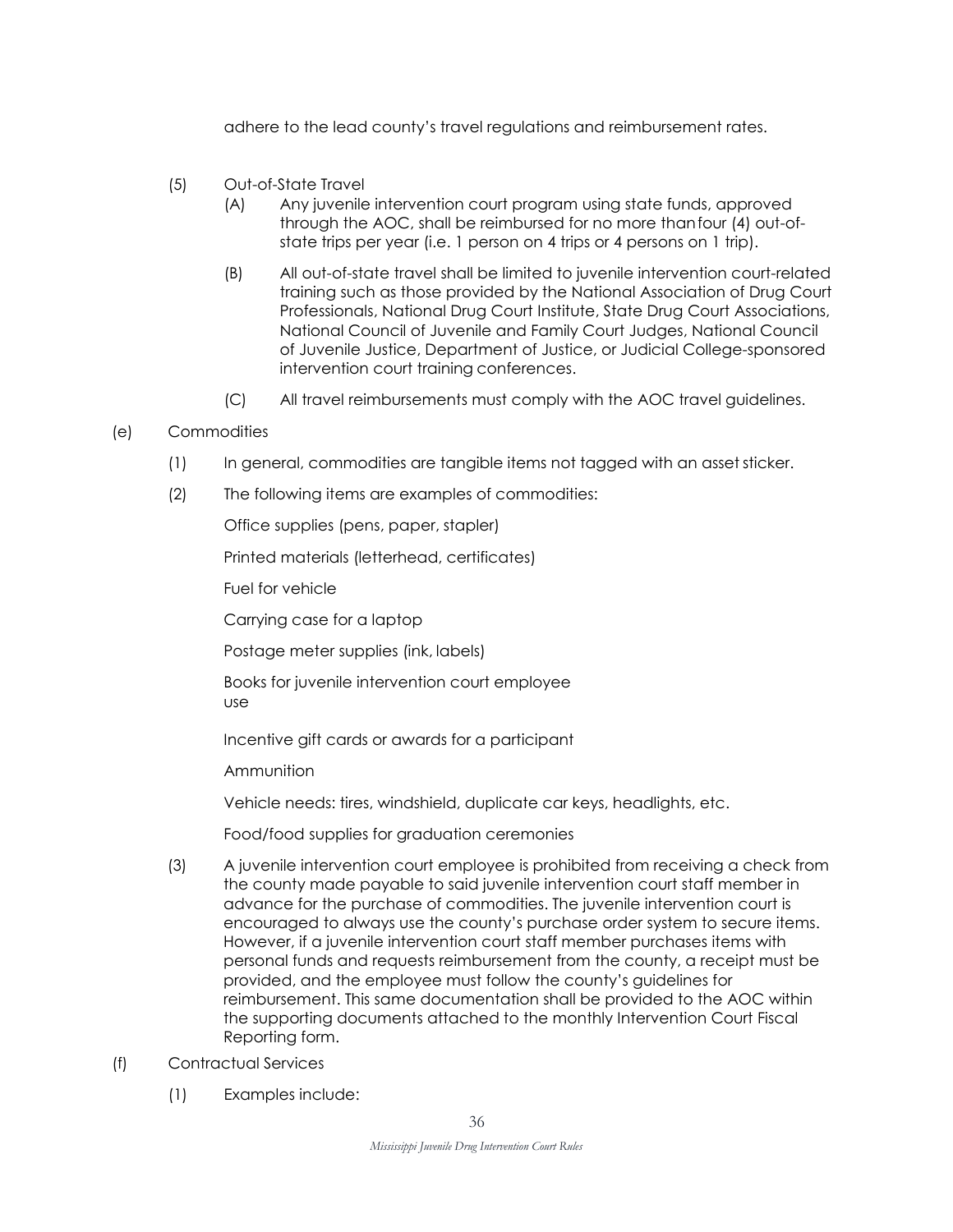Costs for bonds

Monthly/yearly parking fees

Membership dues

Postage/stamps

Vehicle insurance

Cost for employee background checks

**Utilities** 

Attorney or professional fees

Computer software/maintenance/repair

Post Office Box rental/renewal

Postage meter rental fee

Copier leases

Rental agreement for building

GPS monitoring

Cell phones (Cell phones should be obtained through the county, not individually.)

Shipping charges on commodity orders

Maintenance or repair to vehicles - oil and fluid changes, tire balance/rotation, tire patch/plug, required maintenance

- (2) Contracts must be approved by the county's board of supervisors and all parties must sign in the appropriate section.
- (3) Copies of all fully executed contracts must be forwarded to the AOC.
- (g) Equipment
	- (1) Equipment includes all items on which your county will place on aninventory report with an asset number.
	- (2) Examples include, but are not limited to: vehicle, desk, chair, conference table, bookcase, large file cabinet, desktop computer, monitor, laptop printer,scanner, cell phone, two-way radio, gun, camera, phone system, surveillance system, projector, TV, TV/DVD.
	- (3) Any item that will not be placed on an inventory report with an asset number should be accounted for under the "Commodities" category.
	- (4) Testing machines or other testing-related equipment should be placed under the "Testing" category.
	- (5) A copy of the yearly audited juvenile intervention court inventory report provided by the county must be kept on file in the AOC.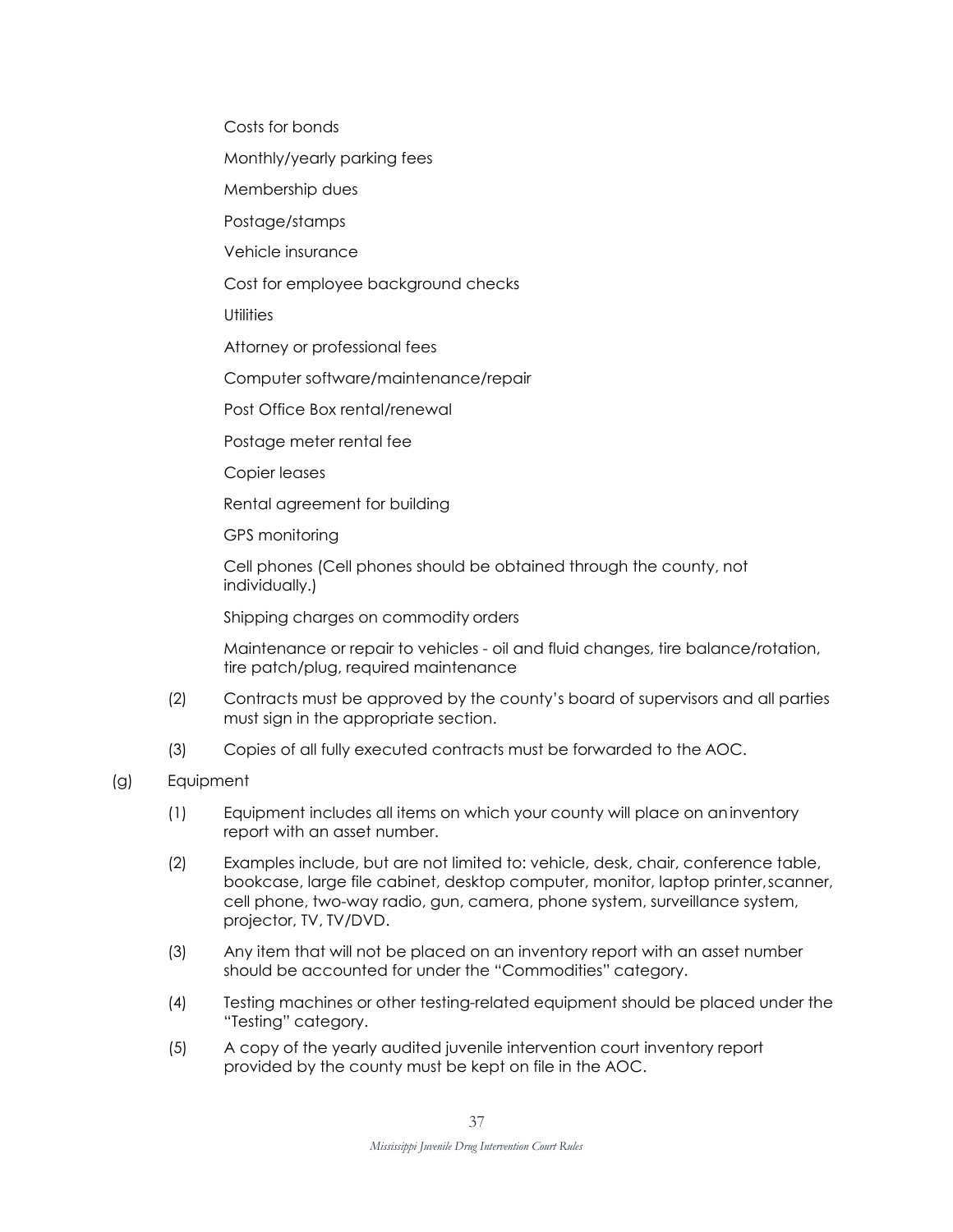## **Section 25 Fiscal Reporting**

- (a) The completed, signed, and dated Intervention Court Fiscal Reporting form along with supporting documentation is due by the (20th) day of each month to theAOC.
- (b) Intervention Court Fiscal Reporting forms and accompanying documentation may be either uploaded, e-mailed, or sent by U.S. mailto the AOC and must contain the signatures of the juvenile intervention court judge and of the person preparing the report. Do NOT send by more than one (1) method.
	- (1) Upload URL:

https://courts.ms.gov/upload/fileupload.php

(2) E-mail:

[interventioncourts@courts.ms.gov](mailto:interventioncourts@courts.ms.gov)

(3) U.S. Mail:

Administrative Office of Courts

Attn: Intervention Courts Financial Analyst

P.O. Box 117

Jackson, MS 39205-0117

- (c) Upon receipt and approval of a correctly completed Intervention Court Fiscal Reporting form, the AOC will issue a payment to the local county, board of supervisors, or juvenile intervention court for expenditures reported during a month.
- (d) Reimbursement Documentation Requirements
	- (1) Copy of the reporting month's Cash Disbursement Report for all funding sources, copy of the General Ledger for all funding sources, and the Cash Receiptreport for all funding sources.
	- (2) Salaries/Fringe Benefits copy of check stubs with payroll detail for full and parttime employees.
	- (3) Treatment Expenses
		- (A) Copy of check stubs with payroll detail for full and part-time treatment employees.
		- (B) Paid invoices for treatment services provided.
	- (4) Testing/Lab Expenses paid invoices for drug screening/testing, lab services, and testing supplies along with shipping charges.
	- (5) Travel/Training
		- (A) Travel vouchers
		- (B) Hotel, airline, railroad and/or rental car receipts/ticket stubs showing date(s) of travel, purpose of travel, employee name(s), and total expense of trip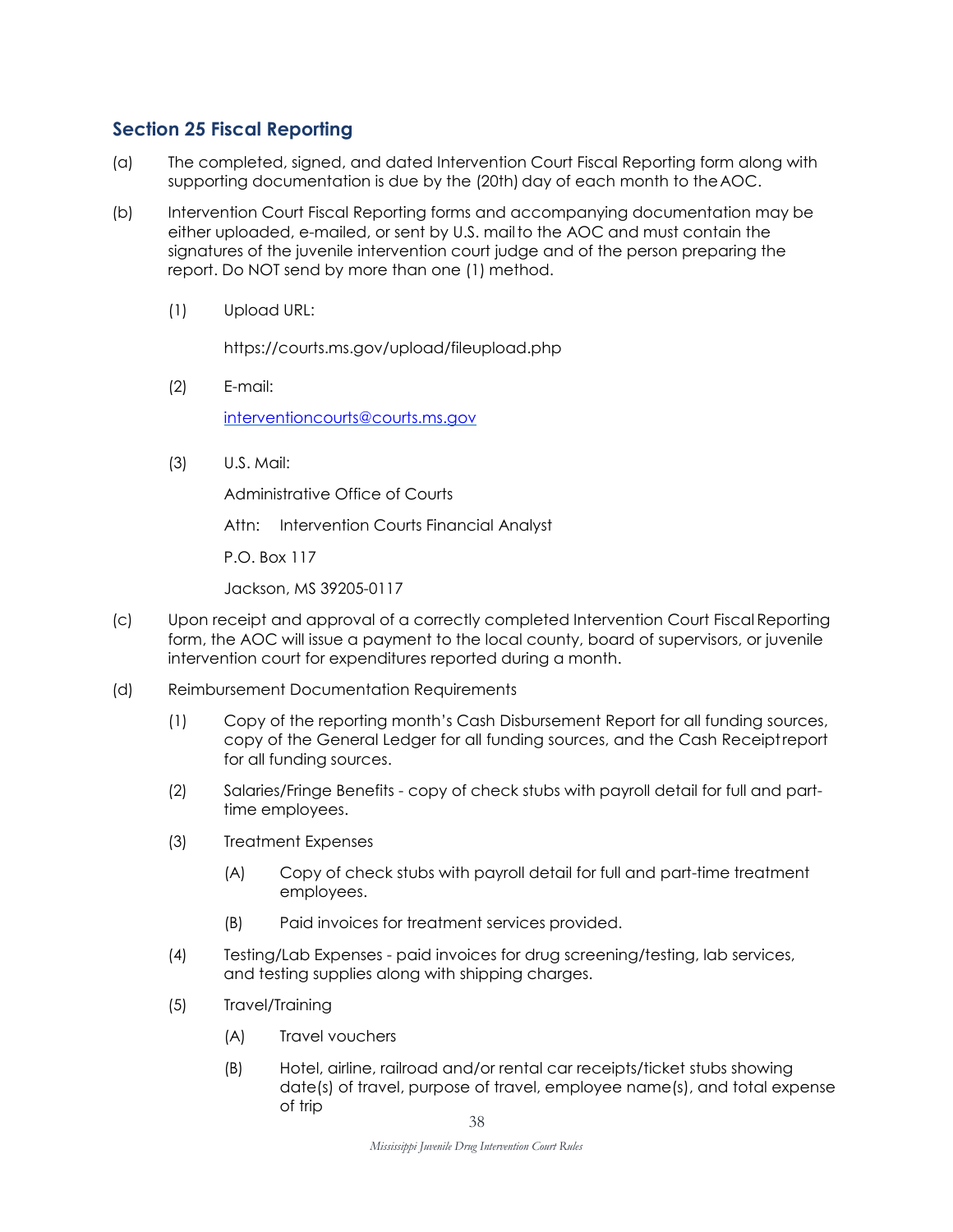- (C) Travel reimbursement forms for automobile travel, date(s) of travel, purpose of travel, employee name, total number of miles, and reimbursement at the currently approved rate per mile, parking, taxi/transportation/rideshare, and toll receipts
- (D) Conference agenda
- (E) Out-of-state travel shall have a justification statement detailing the benefits to be obtained by the juvenile intervention court from the training. This shall be reviewed and will be considered in approving travel and training budgets for the subsequent budget year
- (6) Commodities paid invoices on company letterhead depicting item name, unit price, total purchase amount and date of purchase, service agreement, or other contracts.
- (7) Contractual paid invoices on company letterhead depicting recipient of services and services rendered
- (8) Equipment
	- (A) Paid invoices on company letterhead depicting item name, unit price, total purchase amount and date of purchase.
	- (B) Bid and quote information if required.
- (9) Donations
	- (A) Receipts that show the donation along with any specific purposes attached as well as the bonded juvenile intervention court personnel who received the money.
	- (B) Paid invoices that show the spending of the donation for the purpose in which it was donated.

## **Section 26 Juvenile Intervention Court Appropriation Scale**

(a) Juvenile Intervention Court

Juvenile intervention court programs are funded based on an average enrollment rate. The average will be determined by using the juvenile intervention court program's highest 3 months of enrollment from the previous (12) months of enrollment.

- (1) County Juvenile Intervention Court
	- (A) For certified juvenile intervention court programs operating within the jurisdiction of the County Youth Court, the following table will be used in determining the annual amount of state funds for which the program will qualify: